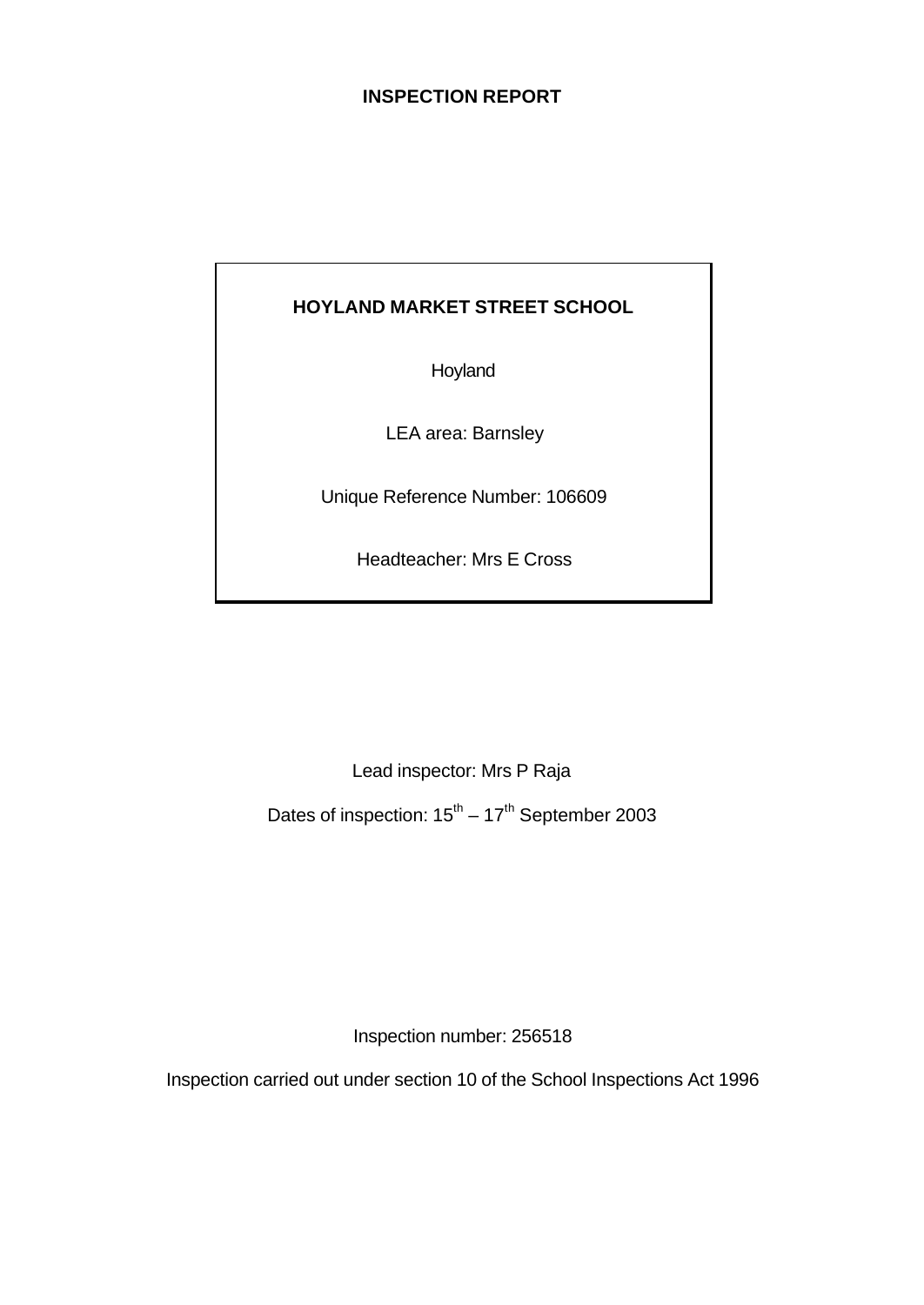## Crown copyright 2003

This report may be reproduced in whole or in part for non-commercial educational purposes, provided that all extracts quoted are reproduced verbatim without adaptation and on condition that the source and date thereof are stated.

Further copies of this report are obtainable from the school. Under the School Inspections Act 1996, the school must provide a copy of this report and/or its summary free of charge to certain categories of people. A charge not exceeding the full cost of reproduction may be made for any other copies supplied.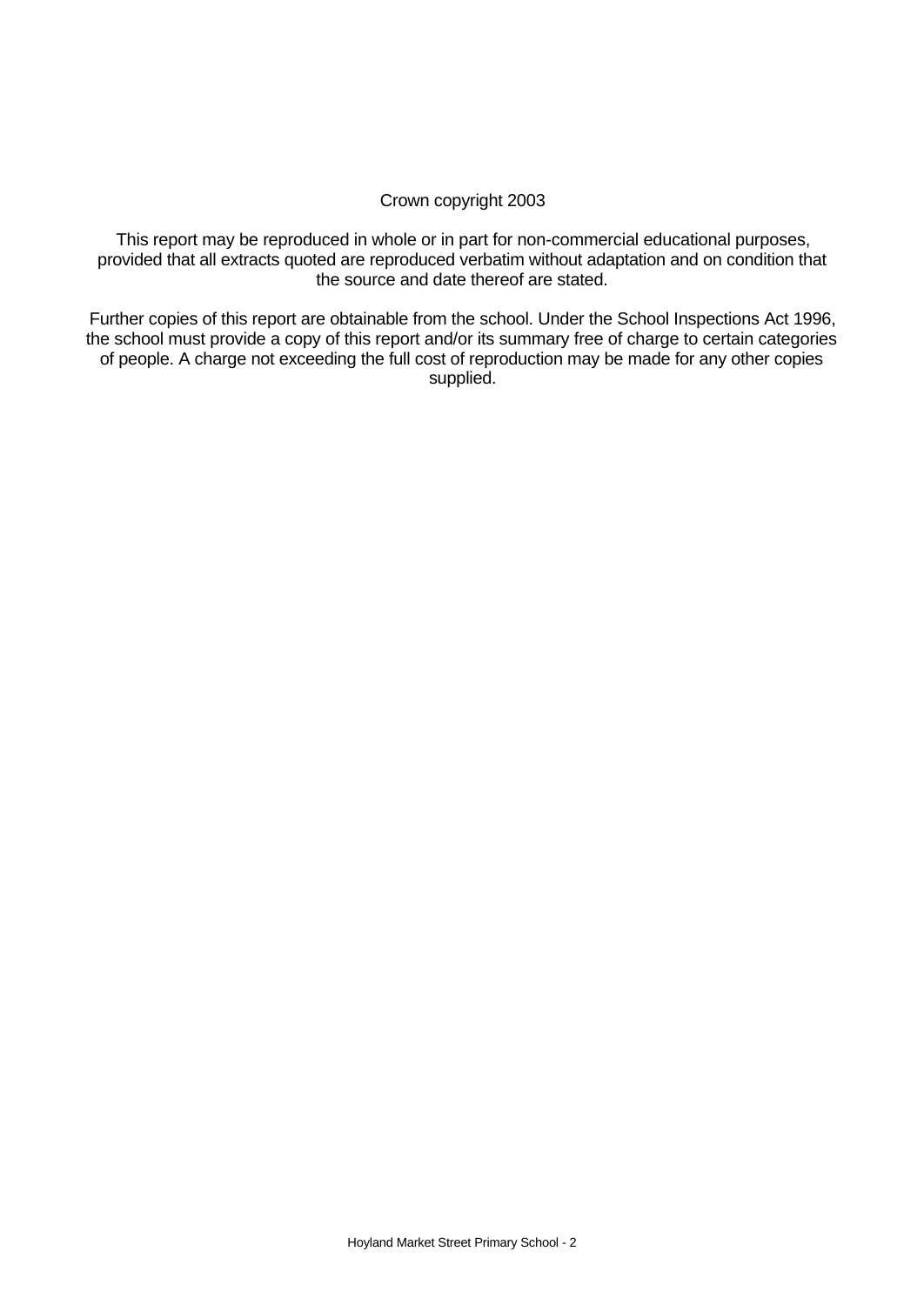# **INFORMATION ABOUT THE SCHOOL**

| Type of school:              | Primary                                             |
|------------------------------|-----------------------------------------------------|
| School category:             | Community                                           |
| Age range of pupils:         | $3 - 11$                                            |
| Gender of pupils:            | Mixed                                               |
| Number on roll:              | 193                                                 |
| School address:              | The Gables<br><b>Bondfield Crescent</b><br>Wombwell |
| Postcode:                    | <b>Barnsley</b><br>S73 8TL                          |
| Telephone number:            | 01226 219990                                        |
| Fax number:                  | 01226 219991                                        |
| Appropriate authority:       | Governing Body                                      |
| Name of chair of governors:  | <b>Councillor D Hawkins</b>                         |
| Date of previous inspection: | 9 <sup>th</sup> March 1998                          |

# **CHARACTERISTICS OF THE SCHOOL**

Hoyland Market Street is an average size primary school that serves the community of Hoyland but is at present situated in Wombwell, which is about two and a half miles from Hoyland. Currently all the pupils except the nursery children are bussed to the school. There are 190 pupils on roll, of whom 39 per cent are entitled to free school meals, which is well above the national average. The school has 50 pupils with special educational needs, including six who have a statement of special educational need. None of the pupils speaks English as an additional language. The pupils' attainment when they start school is below average. The school has a growing problem of parents moving their children to schools near home, as places become available. Eighteen pupils left at other than the usual time of leaving or transfer and only nine children are going to join the reception class although the nursery is full. The school received an Achievement Award in 2001.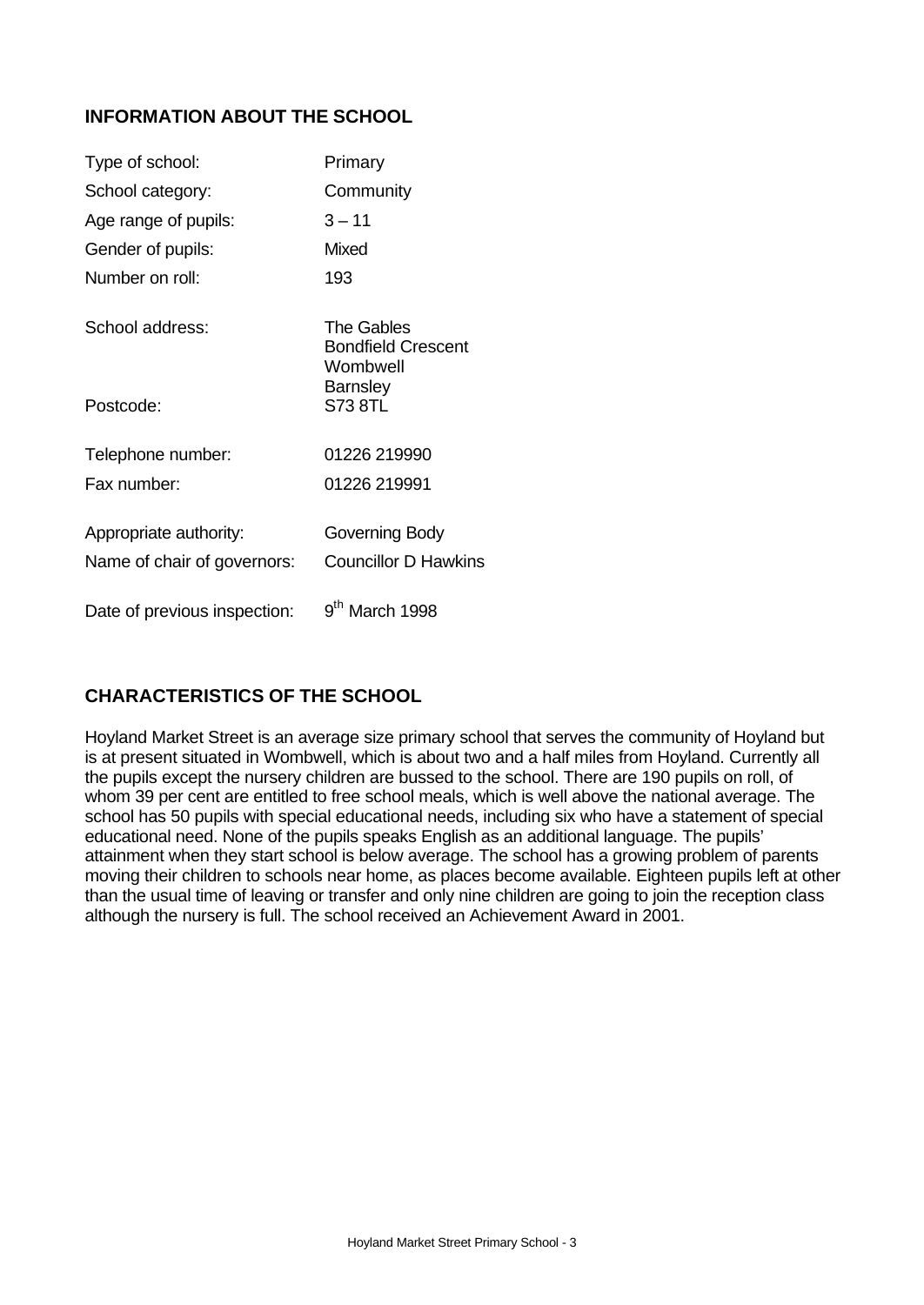# **INFORMATION ABOUT THE INSPECTION TEAM**

| Members of the inspection team |                       |                | <b>Subject responsibilities</b>                                                                                        |
|--------------------------------|-----------------------|----------------|------------------------------------------------------------------------------------------------------------------------|
| 6282                           | Parveen Raja          | Lead inspector | English, Foundation Stage                                                                                              |
| 14404                          | Alan Rolfe            | Lay inspector  |                                                                                                                        |
| 4676                           | <b>Mary Griffiths</b> | Team inspector | Mathematics, art and design, physical<br>education, special educational needs                                          |
| 33056                          | Joanna Stuart         | Team inspector | Science, information and communication<br>technology, music, religious education, English<br>as an additional language |
| 2759                           | Derek Sleightholme    | Team inspector | Design and technology, geography, history                                                                              |

The inspection contractor was:

Peakschoolhaus

BPS Business Centre Brake Lane Boughton Newark Nottinghamshire NG22 9HG

Any concerns or complaints about the inspection or the report should be made initially to the inspection contractor. The procedures are set out in the leaflet *'Complaining about Ofsted Inspections'*, which is available from Ofsted Publications Centre (telephone 07002 637833) or Ofsted's website (www.ofsted.gov.uk).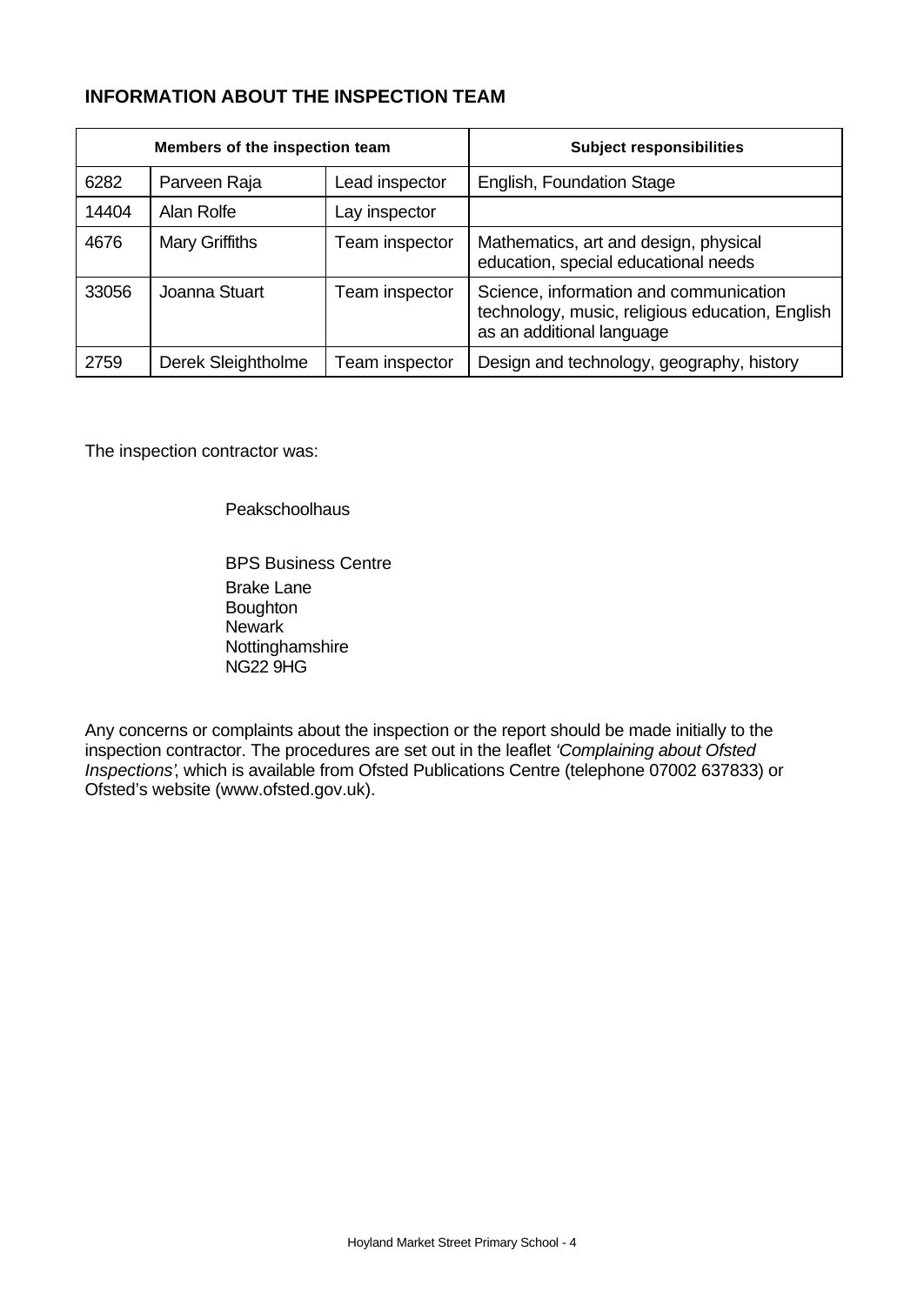# **REPORT CONTENTS**

|                                                                                                                                    | Page           |
|------------------------------------------------------------------------------------------------------------------------------------|----------------|
| <b>PART A: SUMMARY OF THE REPORT</b>                                                                                               | $\overline{7}$ |
| <b>PART B: COMMENTARY ON THE MAIN INSPECTION FINDINGS</b>                                                                          |                |
| <b>STANDARDS ACHIEVED BY PUPILS</b>                                                                                                | 10             |
| Standards achieved in areas of learning, subjects and courses                                                                      |                |
| Pupils' attitudes, values and other personal qualities                                                                             |                |
| <b>QUALITY OF EDUCATION PROVIDED BY THE SCHOOL</b>                                                                                 | 13             |
| Teaching and learning<br>The curriculum<br>Care, guidance and support<br>Partnership with parents, other schools and the community |                |
| <b>LEADERSHIP AND MANAGEMENT</b>                                                                                                   | 18             |
| <b>PART C: THE QUALITY OF EDUCATION IN AREAS OF LEARNING</b><br><b>AND SUBJECTS</b>                                                | 20             |
| AREAS OF LEARNING IN THE FOUNDATION STAGE                                                                                          |                |
| <b>SUBJECTS IN KEY STAGES 1 AND 2</b>                                                                                              |                |
| <b>SUBJECTS AND COURSES IN THE SIXTH FORM</b>                                                                                      |                |
| <b>PART D: SUMMARY OF THE MAIN INSPECTION JUDGEMENTS</b>                                                                           | 32             |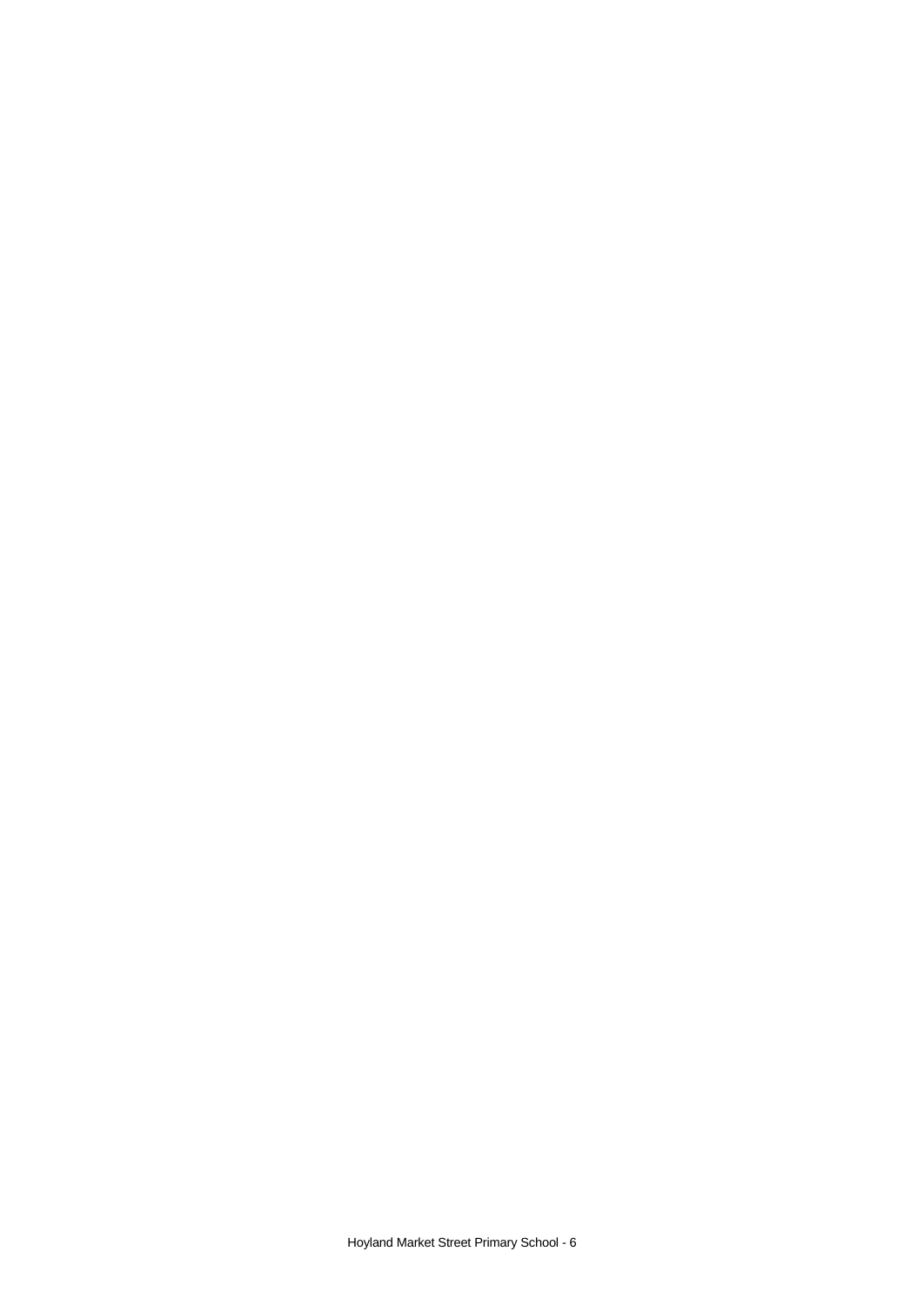# **PART A: SUMMARY OF THE REPORT**

# **OVERALL EVALUATION**

The school's **effectiveness is sound,** and its value for money is satisfactory. Its strong caring ethos results in good relationships and good personal development of the pupils. Results are low because the school has managed exceptionally challenging circumstances to relocate premises several times since the previous inspection and most pupils missed too much time from school. The teaching and learning were adversely affected and progress was hindered by a lack of adequate resources as well as pupils taught too frequently by temporary teachers. The barriers to providing quality education are now removed and the provision is rapidly improving.

# **The school's main strengths and weaknesses are:**

- Standards are below average throughout the school in English, mathematics, science and information and communication technology (ICT).
- The management of the school is good. The headteacher has effectively taken the school through difficult issues with clear focus on maintaining standards and minimising impact on pupils' achievements.
- The provision for pupils with special educational needs is very good and a high level of commitment to the inclusion of all the pupils in all aspects of the school's provision.
- Pupils are well supported to maintain good standards of behaviour and good attitudes to work.

Overall the school's improvement since the last inspection is satisfactory, in spite of its immense problems. The key issues relating to improvement in boys' attainment and the provision for the Foundation Stage children have been dealt with well. Assessment is now used more consistently and the role of the subject leaders and senior management team members is developing well. However, standards in English, mathematics and science still need improving.

| <b>Results in National</b><br>Curriculum tests at the end |      | similar schools |      |      |
|-----------------------------------------------------------|------|-----------------|------|------|
| of Year 6, compared with:                                 | 2000 | 2001            | 2002 | 2002 |
| English                                                   |      |                 | F*   |      |
| <b>Mathematics</b>                                        |      |                 | F*   |      |
| Science                                                   |      |                 | F*   |      |

## **STANDARDS ACHIEVED**

Key: A - well above average; B – above average; C – average; D – below average; E – well below average *Similar schools are those whose pupils attained similarly at the end of Year 2.*

**Achievement is satisfactory overall**. Although results have been in the lowest five per cent nationally, in 2003, the proportion of pupils achieving the expected level for this age and beyond has increased significantly and a small percentage have achieved at the higher Level 5. Taking account of the very high proportion of pupils on the register for special educational needs and other contributory factors, pupils' achievements are satisfactory. Achievement in writing is better than in other aspects of English. There are weaknesses in reading because pupils did not have access to books and materials for about a term and some skills are not taught systematically.

Standards of the current Year 6 are below average overall in English, mathematics, science and ICT. Achievement in Years 3 to 6 is adequate with some pupils achieving well in Years 5 and 6. The achievement of pupils with special educational needs and some of the lower attaining pupils is good.

Standards in Year 2 are below average. Standards in nursery and the reception year are below average in relation to the goals children are expected to reach by the end of reception in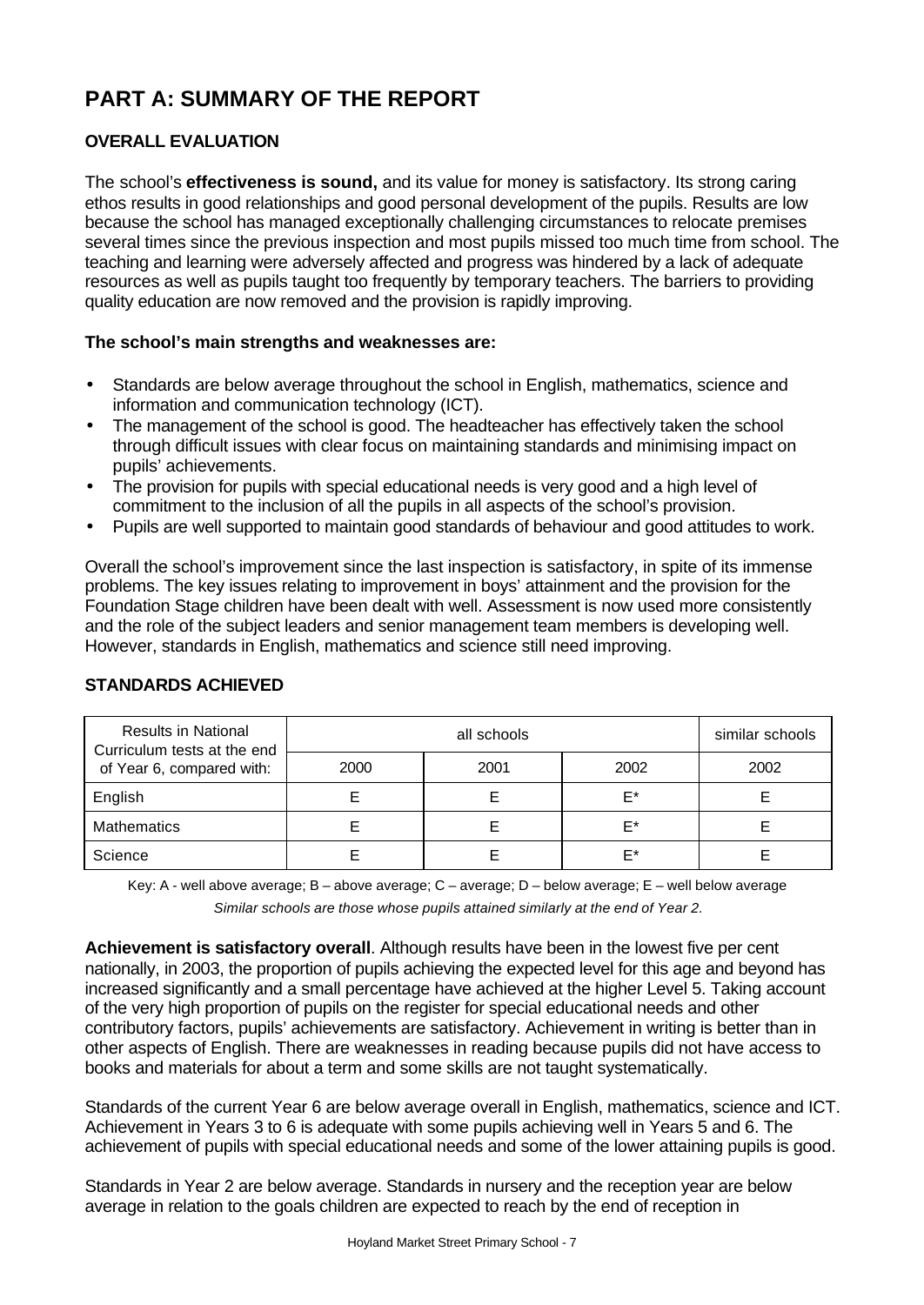communication, literacy and language, mathematics and knowledge and understanding of the world. Standards are average in personal, social and emotional development and physical development.

# Pupils' personal qualities are **good overall. Pupils' attitudes and behaviour are good. Their spiritual, moral, social and cultural development is good. Attendance continues to be unsatisfactory**.

# **QUALITY OF EDUCATION**

The quality of education provided by the school is **satisfactory and is rapidly improving** because the school recognises what teachers are doing well and where they need to make improvements, and is taking appropriate action.

Good teaching and learning were seen in all the classes and in the nursery and no unsatisfactory teaching was seen. The very good lessons seen were spread in both infants and juniors. The best teaching was seen in Year 6. In the best lessons, the pupils know exactly what they have to learn because teachers explain the learning intentions for the lesson well. The pupils work with high levels of enthusiasm and concentrate well. When teaching is satisfactory, on occasions teachers take too long to introduce work and pupils spend much time listening. Teachers work very well with support staff who make a good contribution to pupils' learning, in particular the lower attaining pupils and those with special educational needs.

# **LEADERSHIP AND MANAGEMENT**

Leadership of the school **is satisfactory** and management **is good**.

The opportunities and the direction for school development have been hampered significantly by the health and safety issues facing the school over a prolonged period. Most of the school's resources, energy and effort have been spent in overcoming the difficulties such as staff absence, safety matters and having to close classrooms.

The headteacher's management of the school's difficulties is very good, with good support from governors and key staff. The headteacher provides clear direction to the whole school community and has created a calm and caring ethos, where pupils' achievements are recognised and celebrated. This has resulted in fostering good relationships. Her strong emphasis on improving standards has helped the staff to raise their expectations of themselves and of the pupils, and to improve their teaching. It has also minimised the negative impact of the circumstances on pupils' achievements.

# **PARENTS' AND PUPILS' VIEWS OF THE SCHOOL**

The **parents hold the school in good regard** and recognise and respect the way the school has dealt with its problems. Links with the parents and the community are currently unsatisfactory because of the special circumstances where all pupils except the nursery children arrive at and leave school in coaches organised by the local education authority.

## **IMPROVEMENTS NEEDED**

The most important things the school should do to improve are:

- Provide planned opportunities for pupils to develop their speaking skills systematically through the school and focus on teaching subject specific vocabulary.
- Develop pupils' advanced reading skills.
- Provide regular opportunities in mathematics for pupils to investigate and apply what they know.
- Extend opportunities for independent experiments and investigations in science.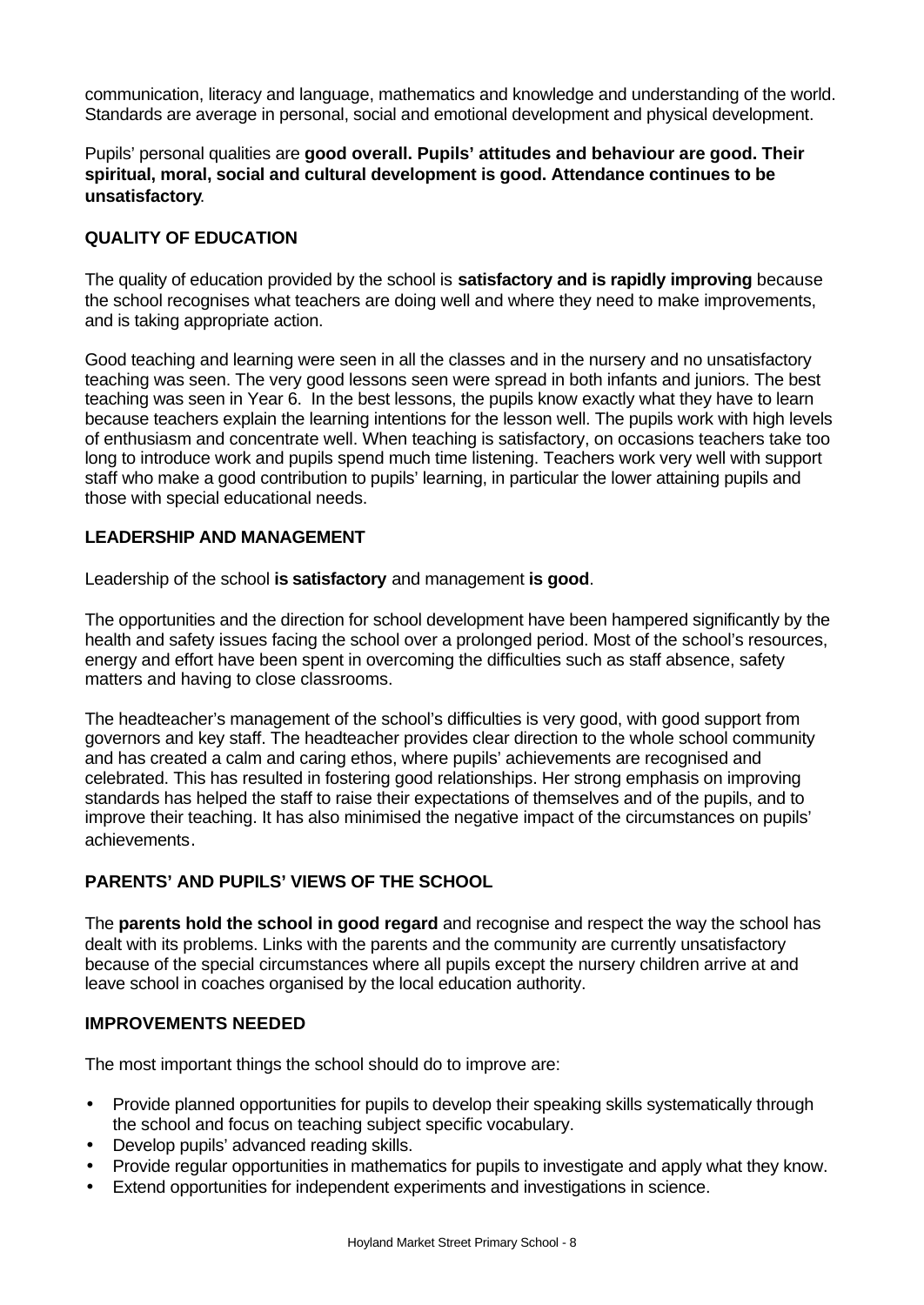- Provide opportunities for pupils to speak, read and write for a variety of purposes, audiences and real situations.
- Implement the ICT action plan to ensure increased teacher confidence and procedures for checking pupils' achievements are used consistently so that planned work is well matched to pupils' needs.
- Use marking procedures that will help pupils to improve their work.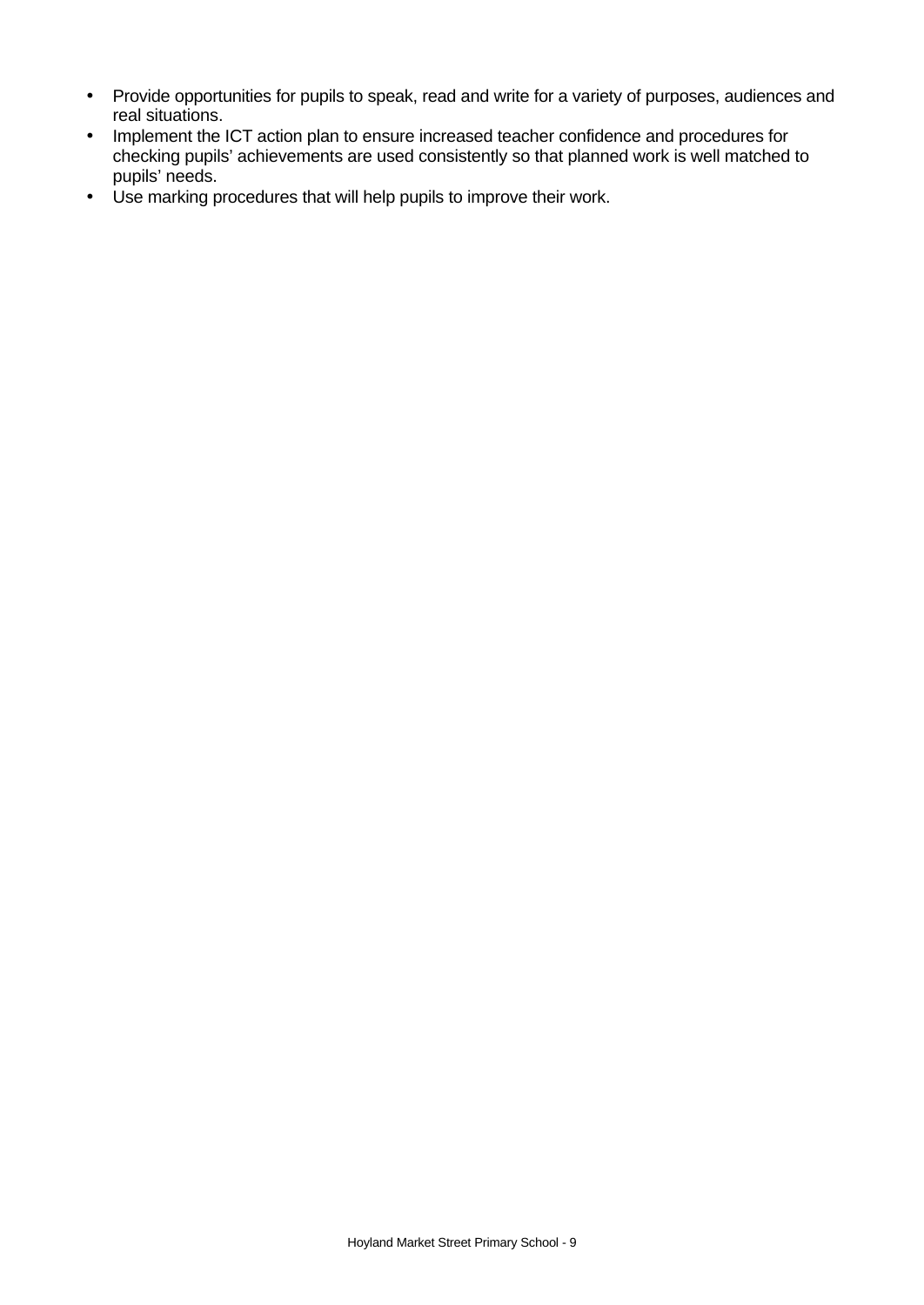# **PART B: COMMENTARY ON THE INSPECTION FINDINGS**

# **STANDARDS ACHIEVED BY PUPILS**

# **Standards achieved in areas of learning and subjects**

Throughout the school, standards are below average in English, mathematics, science and ICT; pupils' achievement is satisfactory. Standards in the Foundation Stage are below average in communication, literacy and language, mathematics and knowledge and understanding of the world, with most children achieving well in personal, social and emotional development and physical development. Standards in art and design, and design and technology are average.

# **Main strengths and weaknesses**

- Standards are below average in the core subjects 1 and ICT throughout the school.
- Achievement in relation to prior attainment is satisfactory throughout the school.
- Pupils with special educational needs and lower attaining pupils achieve well in English and mathematics.
- Achievements in art and design and the work seen in design and technology are good and standards are average in both infants and juniors.
- Achievement is generally good in Year 6.
- Pupils' literacy and ICT skills have a negative impact on achievement in the other subjects.

# **Commentary**

l

- 1. Since the last inspection, the school has made a small improvement in the percentage of pupils achieving the average standards in English, mathematics and science and successfully minimised the impact of challenging circumstances. However, standards in English, mathematics and science continue to be below average. Throughout the school there is a greater proportion of pupils with special educational needs. Since the last inspection there has been much higher than usual staff absence and classes have frequently been taught by supply teachers. Pupils in their years in the infants and juniors have missed education equivalent to more than a term when the school changed premises. These factors have contributed significantly to low standards.
- 2. Children's achievement is sound in the nursery and reception year and in the infants. Through the junior stage pupils achieve at satisfactory levels with many pupils achieving well in Year 6. Nonetheless, standards are currently not high enough. The school is well aware and committed to raising standards. However, the headteacher, governors, staff and parents have channelled their effort and resources into managing the problems related to the contamination of the previous school building. The 2003 national test results for the eleven year olds show good improvement over the 2002 results. The boys' performance in science improved very well with all the pupils achieving the expected Level 4 and above. The number of pupils with special educational needs was high in the year group and all these were girls, which alters the picture significantly when compared to boys' performance. The 2003 national assessment results for the end of Year 2 declined over the previous year because the Year 2 class had missed a lot of time from school in Year 1.
- 3. The school set achievable targets for English and mathematics which match the abilities of the pupils. Attainment in English was close to the targets but in mathematics results were slightly lower than the target. Pupils work with interest and enjoy practical work; this is evident in their achievement in subjects such as art and design, and design and technology but they do not achieve the same standards in humanities because of underdeveloped literacy skills, as seen in their workbooks. Due to the inadequate provision in ICT, pupils do not have enough

<sup>&</sup>lt;sup>1</sup> The core subjects are English, mathematics and science.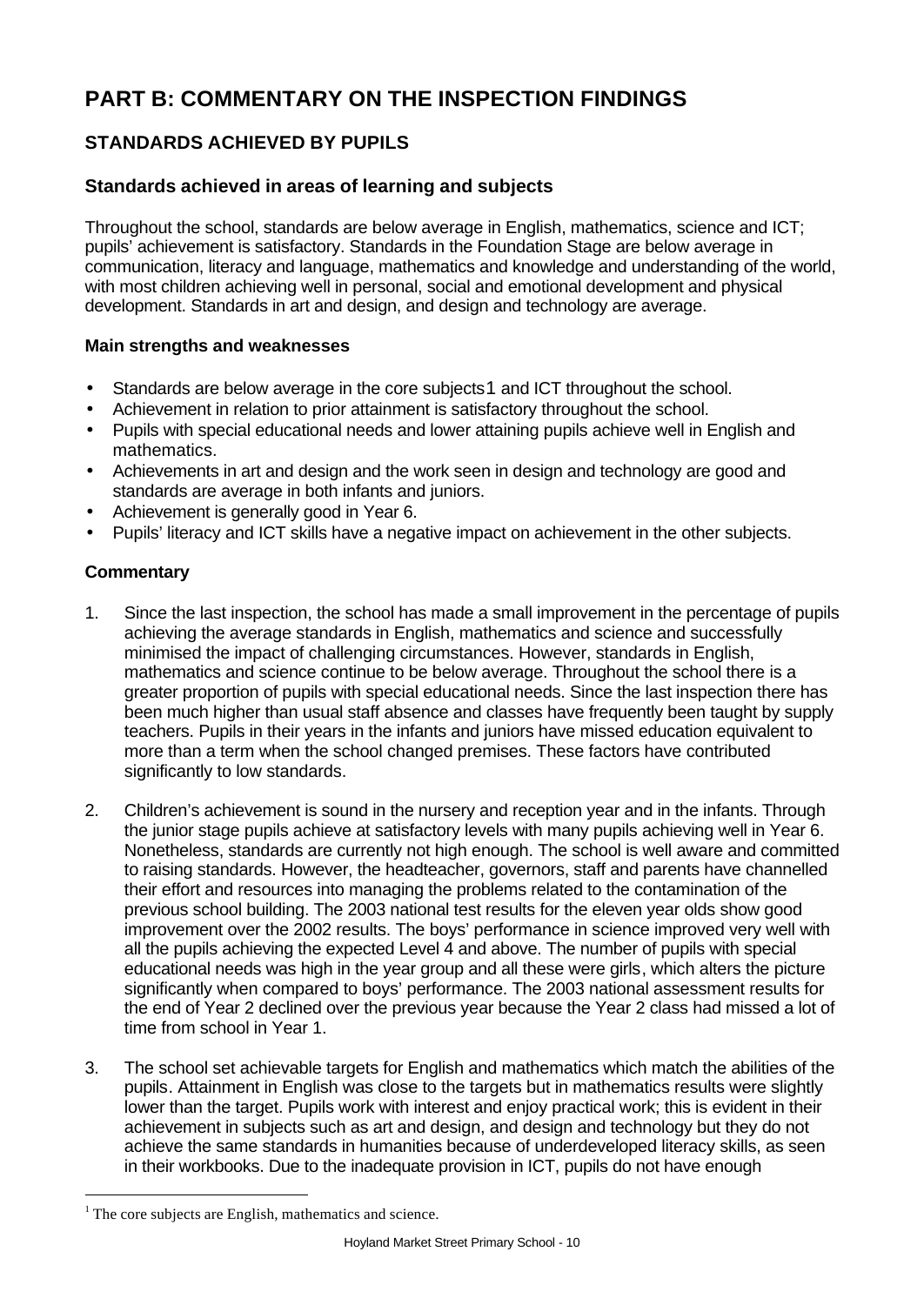opportunities to research topics on the Internet and use other sources to extend their knowledge and understanding and practise reading for information.

4. Children enter the nursery with a wide range of attainment levels, which are mainly below average. Children are only provided with three part-time sessions in the nursery, which constrains opportunities for learning. Teachers and staff provide a range of suitable activities and good support to the children in the nursery and reception year. They achieve some aspects of the early goals.

| <b>Results in National</b><br>Curriculum tests at the end |      | Similar schools |      |      |
|-----------------------------------------------------------|------|-----------------|------|------|
| of Year 6, compared with:                                 | 2000 | 2001            | 2002 | 2002 |
| English                                                   |      |                 | F*   |      |
| <b>Mathematics</b>                                        |      |                 | E*   |      |
| Science                                                   |      |                 | F*   |      |

*Key: A – well above average; B – above average; C – average; D – below average; E – well below average Similar schools are those whose pupils attained similarly at the end of Year 2.*

- 5. In the 2002 tests for eleven year olds, standards were in the lowest five per cent. There was a very high proportion of pupils with special educational needs. Out of the 36 per cent on the register, 21 per cent had a statement of need. The cohort had a number of pupils with challenging behaviour and the class was taught by supply teachers. The disruption of taking the tests in an unfamiliar setting had a negative impact on attitudes, and pupils' performance plummeted. A very high proportion of pupils attained Level 3 in mathematics with only 33 per cent attaining Level 4. In English, a high percentage came below Level 3. In science the percentage of pupils reaching Level 4 was better than the other subjects. No difference in standards attained by boys and girls was evident during the inspection. Trends in attainment over the last three years show that the improvement in attainment in the core subjects has been below the national picture.
- 6. On the basis of 2002 national test results for the seven year olds, pupils' attainment in reading improved markedly over the previous year with pupils attaining average standards in reading and writing compared to all schools and above average standards compared to similar schools. In mathematics, standards were well below average in comparison to all schools and below average when compared to similar schools. In science, teacher assessments showed below average standards.
- 7. Throughout the school pupils with special educational needs are well supported, achieve well and make good progress.

# **Pupils' attitudes, values and other personal qualities**

Pupils' attitudes and behaviour are **good**. Their, spiritual, moral and social development is **good**, and their cultural development is sound, making these aspects of personal development **good overall**. Their attendance is **well below average** and punctuality is **satisfactory**.

- Pupils' good attitudes to learning help them to take advantage of the learning opportunities
- provided for them.
- Pupils are engaged in deciding rules that are relevant to their class and school.
- The importance of good relationships is promoted regularly.
- There are good opportunities for pupils to develop personally, take responsibility and learn to work and play together.
- Attendance is unsatisfactory, well below the national averages, but punctuality is satisfactory.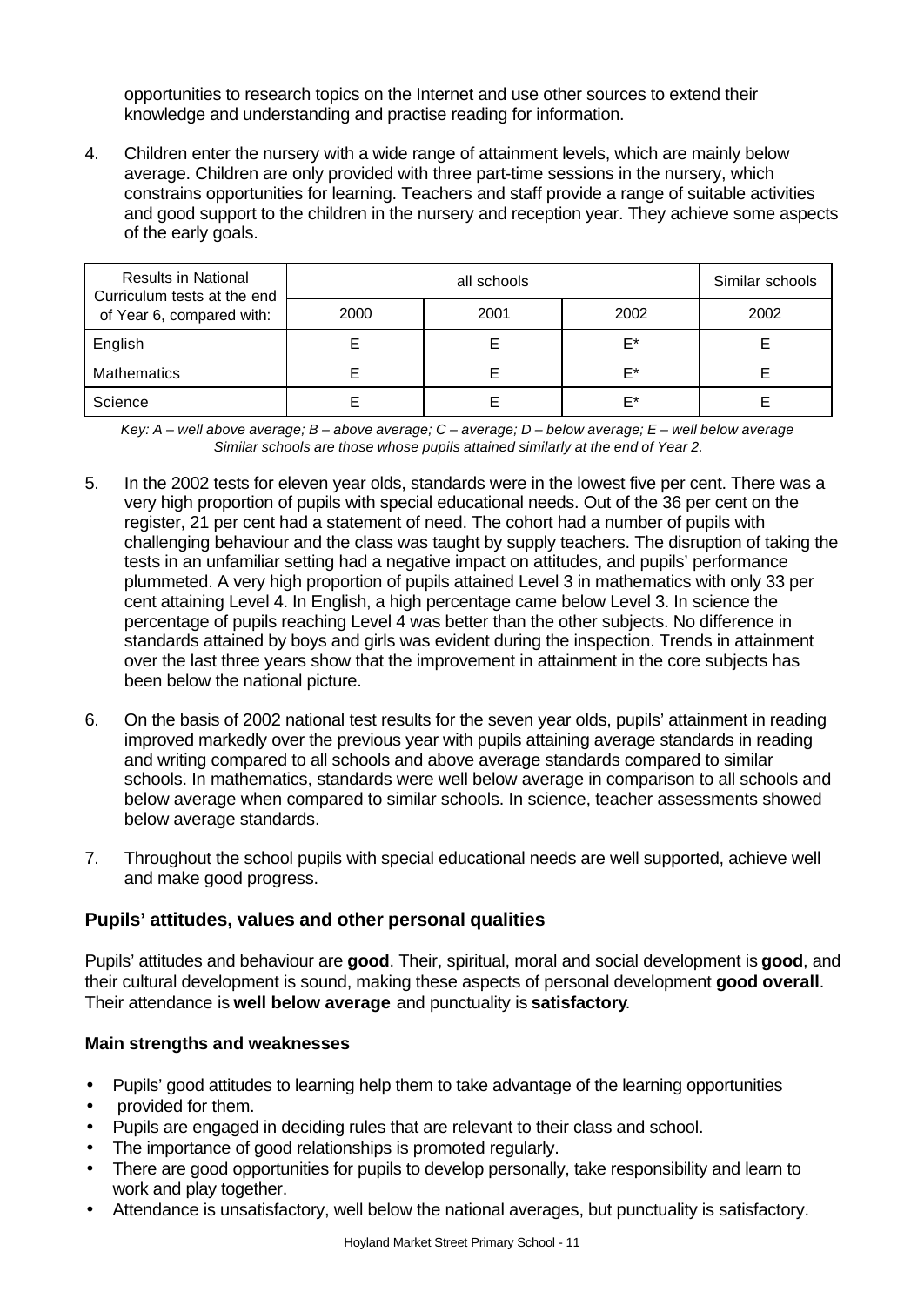- 8. Throughout the school, pupils have positive attitudes to learning. They are interested in their work and share and co-operate with one another. Most pupils show good levels of effort and concentration in lessons. Pupils listen attentively, often responding enthusiastically to the challenges that are set. A good example includes the mathematics workshops where games are used to improve their skills and levels of understanding. Pupils worked with concentration, listened to instructions and explanations carefully, completed the tasks briskly and achieved well. However, in some lessons teachers take too long over introductions and pupils have fewer opportunities to participate in discussions. Throughout the school pupils are well behaved and polite, and generally show a purposeful approach to their work.
- 9. There is an orderly and friendly atmosphere which is all the more remarkable since the most pupils travel to and from school by bus on a daily basis from the area in which they live. Pupils respond well, to high expectations of conduct, which are achieved through staff setting consistent targets.
- 10. Pupils are well aware of the class rules displayed as a constant reminder of what is expected. Positive reinforcement of good behaviour serves to influence those who are reluctant to comply. Bullying is rarely evident, pupils feel that the school deals with these issues promptly and fairly.

#### *Ethnic background of pupils Exclusions in the last school year*

| Categories used in the Annual School Census | No of pupils<br>on roll | Number of<br>fixed period<br>exclusions | Number of<br>permanent<br>exclusions |
|---------------------------------------------|-------------------------|-----------------------------------------|--------------------------------------|
| White - British                             | 148                     |                                         |                                      |
| Mixed – White and Black Caribbean           |                         |                                         |                                      |
| Mixed - any other mixed background          |                         |                                         |                                      |

*The table gives the number of exclusions, which may be different from the number of pupils excluded.*

- 11. The religious aspects of school assemblies, and occasions that celebrate pupils' achievements and commend perseverance and personal success, contribute well to promote spiritual awareness. Studies that include environmental awareness, pollution and conservation help pupils to think more deeply about issues affecting people and their part in the future of the world. Carefully prepared acts of collective worship allow pupils to reflect and pray. Music is used very effectively to provide a spiritual uplift for the beginning and end of assemblies. Pupils develop good understanding of right and wrong. Stories and lessons about dangers of drugs and alcohol are used well to reinforce moral development. The consistent use of the school's rules by all staff ensures a good framework for the pupils' moral development. Regular involvement in raising funds for charity appeals helps pupils to think about others who are less fortunate. Pupils are encouraged to undertake responsibilities in class and around the school and respond very well. They gain in maturity and take their responsibilities seriously. For example, some pupils attend to the office phone at lunchtimes while others clear up trays after lunch and some escort visitors around the school. These activities contribute well to raising pupils' confidence and esteem. The recent introduction of a school council, an improvement since the last inspection, provides a very good opportunity for pupils to take an active role in how their school develops. The annual residential visit provides more ways of helping pupils to learn to work and play together socially.
- 12. Sufficient attention is given through the curriculum programme for pupils to develop a sound appreciation of the historical culture of their local area, particularly that of its mining traditions. The geography programme is used satisfactorily and provides pupils with an opportunity to make comparisons of life in a distant place such as Kenya with Barnsley, and regular visits to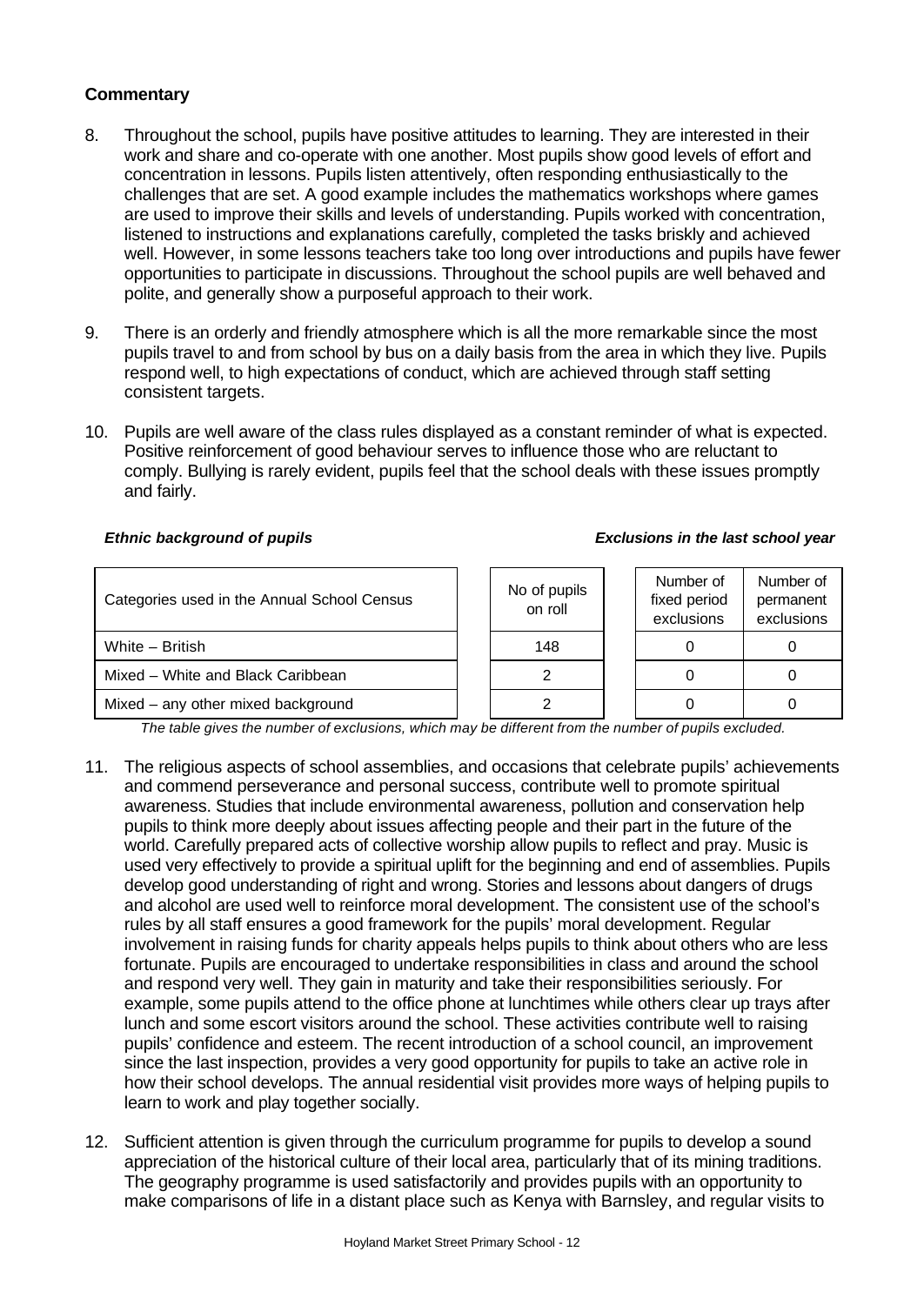museums such as a local sculpture park help develop pupils' awareness of three-dimensional art. The religious education programme is used satisfactorily to widen pupils' understanding of other world faiths and has included visitors to assembly such as a family from Sri Lanka who provided first-hand knowledge of their customs and traditions.

13. Overall, attendance is unsatisfactory. Unauthorised absences are broadly in line with national averages. There is no doubt that the requirement to bus pupils to this temporary site has had a negative impact on the attendance figures. The school has focused on ensuring the safety of the pupils and is aware of the need to implement its procedures for monitoring and promoting good attendance. A significant number of pupils take holidays in school time.

#### *Attendance in the latest complete reporting year (%)*

| Authorised absence |  |  | Unauthorised absence |     |
|--------------------|--|--|----------------------|-----|
| School data<br>8.6 |  |  | School data          | כ ו |
| National data      |  |  | National data        | .ა  |

*The table gives the percentage of half days (sessions) missed through absence for the latest complete reporting year.*

# **QUALITY OF EDUCATION PROVIDED BY THE SCHOOL**

The quality of education provided by the school is satisfactory, as it was at the time of the last inspection. The improvements in teaching have been fairly recent because of the changes in staff and the school's prolonged problems related to health and safety issues. The quality of teaching and learning has not had sufficient time to improve standards.

# **Teaching and learning**

Some teaching and learning is **good** in all the classes. Teaching and learning are both **good** in the nursery, Years 5 and 6. They are consistently **good and sometimes very good** in Year 6. The assessment of pupils' work is **satisfactory** overall.

## **Main strengths and weaknesses**

- Teachers make very good use of support staff who contribute well to pupils' learning, in particular lower attaining pupils and those with special educational needs, who achieve well.
- Teachers manage pupils well, so that pupils' behaviour and attitudes to learning are good, this impacts well on the quality of learning and relationships are good.
- Years 5 and 6 teachers set high expectations and the Year 6 teacher provides a good model of professional practice.
- Literacy, ICT and investigation skills are not developed systematically through a range of subjects.
- Opportunities to develop speaking and listening skills are missed.
- Teachers do not pay sufficient attention to standards of presentation, handwriting and spelling.
- Marking is not rigorous enough and comments are not used consistently to help pupils improve their work.

## **Commentary**

#### *Summary of teaching observed during the inspection in 42 lessons*

| Excellent | Very good | Good     | Satisfactory | Unsatisfactor | Poor | Very Poor |
|-----------|-----------|----------|--------------|---------------|------|-----------|
|           | 5(12%)    | 19 (45%) | 18 (43%)     |               |      |           |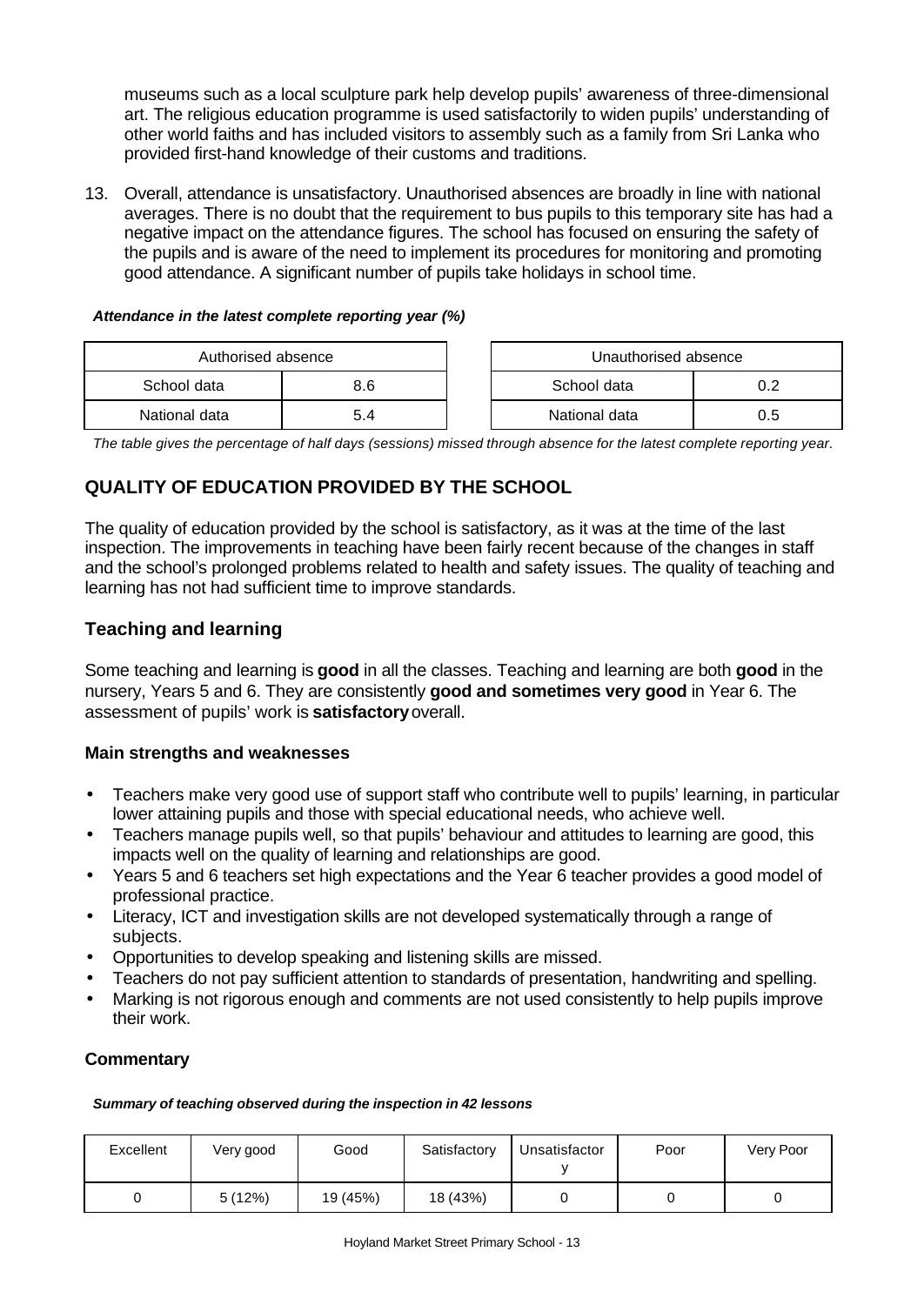*The table gives the number of lessons observed in each of the seven categories used to make judgements about lessons; figures in brackets show percentages where 30 or more lessons are seen.*

- 14. The overall quality of teaching and learning in the school has improved since the 1998 inspection. The incidence of good teaching is higher. Sampling of lessons during the inspection showed no unsatisfactory teaching. The quality of learning is of a similar standard, helped by the good attitudes and behaviour by the pupils. The particularly effective use of additional support provided by the support staff helps in improving the pace in learning. The nursery teacher and other staff have good understanding of how young children learn but are restricted in the work they offer because of the accommodation and resources. In spite of the upheaval over a long period, pupils enter school with below average skills and leave school with below average standards, showing satisfactory progress through the school.
- 15. Teaching throughout the school has some positive features, which because of other priorities have not been shared until recently. For example, expectations are not consistently high through the school. On some occasions in Year 1 too much time is spent on undirected activities, some lessons go on for too long and much time is used to ensure each group has a turn to do the focused activity. Teachers are skilful in their use of questions, using them well to draw out pupils' ideas and to check pupils' understanding. In the best lessons, teachers present activities in an exciting manner that captivates the pupils' attention and interest. This was evident in the very good Year 6 science lesson on filtration; the teacher used previous work well to set challenging key objectives. Planning was thorough, showing good subject knowledge. Good use of scientific terms and the use of careful questioning helped pupils understand, for example, that some liquids contain 'microscopic organisms' and this stimulated the pupils' curiosity and captured their interest. The concluding session was used well to sum up the key points and most pupils learnt at a very brisk pace and achieved well. Teachers are well informed about the special educational needs of pupils they teach and planning takes into account pupils' specific needs. As a result, pupils are able to work at levels that are matched to their needs and where necessary receive additional help in small groups or as individuals. Teachers take an active role, along with support assistants, in monitoring pupils' progress and contributing to their reviews.
- 16. Assessment information is used effectively to inform planning for the Foundation Stage. The recent initiative on involving pupils to check their achievement in writing has had a positive impact on standards in writing, particularly in the infants and more generally on narrative writing through the school. The quality of marking is inconsistent. Although work is marked regularly and teachers make supportive comments, which encourage the pupils in their effort, opportunities are missed for showing the pupils how they might improve their work. Homework is used adequately to support pupils' learning. Standards of presentation are unsatisfactory overall. The school is taking focused action to raise standards of handwriting, spelling and presentation.

# **The curriculum**

The school provides a **satisfactory** curriculum, which meets the needs of its pupils.

- Challenging and stimulating activities are provided in Years 5 and 6.
- The provision for pupils with special educational needs is very good and consequently they achieve well.
- The personal, social and health education provision contributes well to pupils' personal development.
- Some aspects of reading skills, such as research and retrieval skills and library skills, are not planned systematically through the school.
- Some curriculum time is not always used efficiently.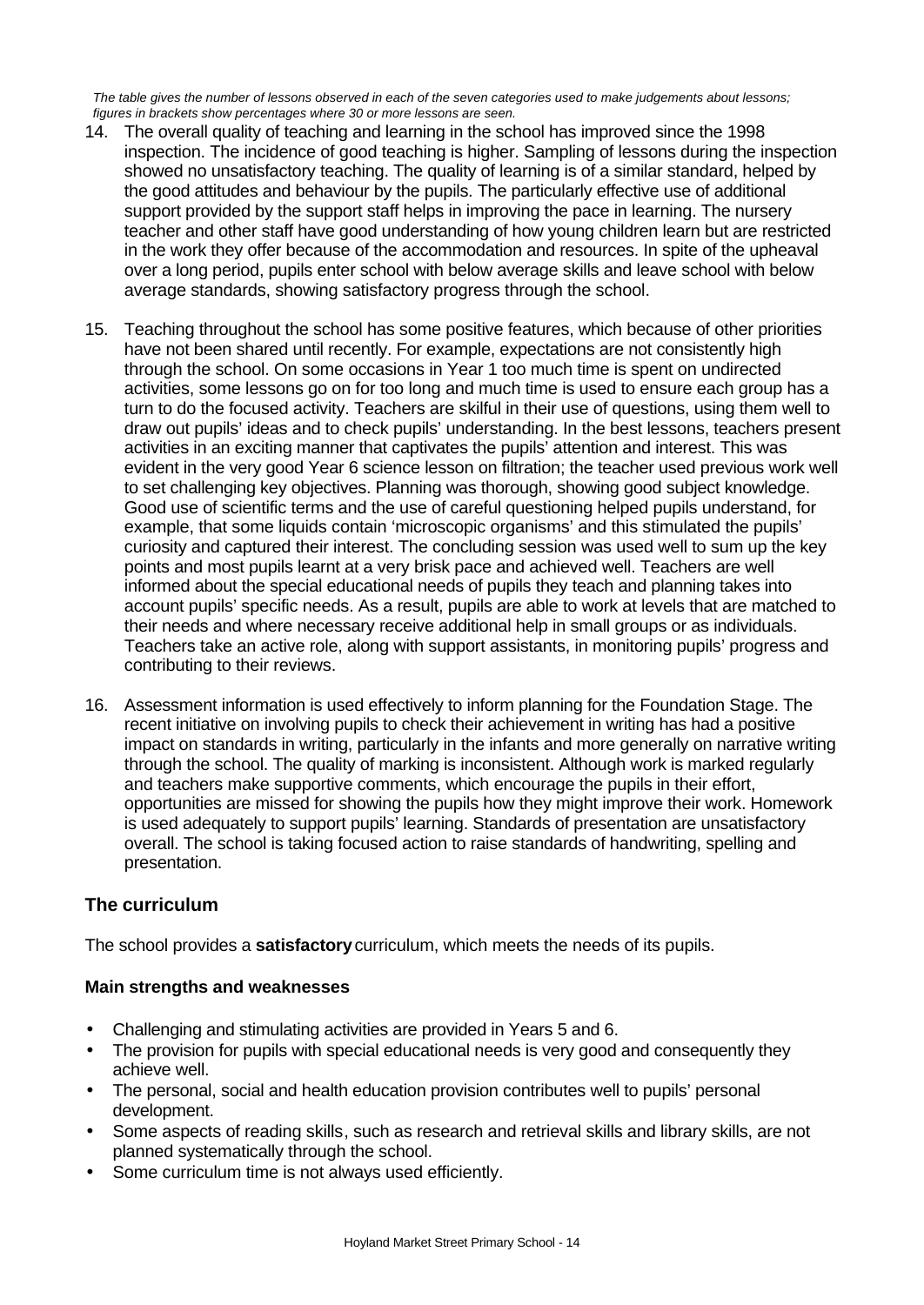- 17. The school provides a broad range of learning opportunities that meets the needs of its pupils satisfactorily. The school effectively teaches the dangers of drugs misuse through science and its personal, social and health education programme. A satisfactory amount of time has been allocated to the teaching of English, mathematics and science and other subjects. The school has introduced paired reading between infant and junior pupils, but the time allocated to this activity does not always maximise learning opportunities for the older pupils. The organisation of breaks, assemblies and other routine [TN1]activities takes up a considerable amount of time which cuts into prime learning time, particularly for the older pupils.
- 18. Detailed long and medium-term plans are in place and newly implemented class timetables ensure coverage of all subjects. An agreed format for weekly planning generally provides a clear focus for lessons. Teachers are skilled at planning work that motivates and holds pupils' attention and make clear links between subjects. For instance in Year 3, the theme of feeling safe is explored through recapping on a visit made as part of a history project on World War II and the current situation in Iraq. A high degree of collaboration has evolved between staff in planning the curriculum to ensure consistency across the age range.
- 19. Pupils have equal opportunities to learn and participate in all aspects of school life. Provision for pupils' personal, social and health education is good. The focus on developing their personal and life skills has had a positive impact on improving their attitudes to learning, underpins the school's approaches to behaviour management, and plays an important role in raising standards.
- 20. Through early identification and appropriate intervention, pupils with special educational needs make good progress towards targets that are set for them. The Code of Practice is successfully implemented throughout the school and the headteacher and governors are complying with legal requirements in respect of pupils with statements, including those with disabilities. Parents are aware of what is happening at all stages of the special educational procedure. They are generally committed to attending annual reviews and are supportive of what the school is trying to achieve.
- 21. The school's good inclusion philosophy enables pupils with special educational needs to have equal access to all areas of the curriculum and to a range of extra-curricular activities. Tasks are frequently matched to pupils' individual needs and in cases where this does not happen pupils are in no way disadvantaged since they have opportunities to interpret their findings according to their individual capabilities.
- 22. Educational visits and visitors to the school enhance the curriculum. Numerous educational visits, including a residential visit to Robin Hood's Bay for Year 5 pupils, contribute to pupils' social development and enhance their learning by broadening their experiences. For example, Year 3 visit the Yorkshire Sculpture Park to generate ideas for their own sculptures. The teacher also plans a variety of written responses, for example a thank you letter to the manager and a description of a piece of sculpture. Many visitors, such as a visiting theatre company presenting a workshop on 'Saying no to drugs', and the school nurse teaching about sex and relationships, further enhance the school's own good provision for personal, social and health education.
- 23. The provision of extra-curricular activities, including sport, has not been possible after school as pupils are bussed home at 3.30 p.m. Some lunchtime clubs run during the winter months.
- 24. Accommodation for the school is satisfactory but for the nursery it is poor because equipment has to be put away at night or ferried to and from the main school, two miles away. The school has addressed the shortage of physical education and ICT equipment satisfactorily. For instance, the newly opened computer suite is already helping to improve achievement. The school has managed very well to build resources for all the subjects even though these are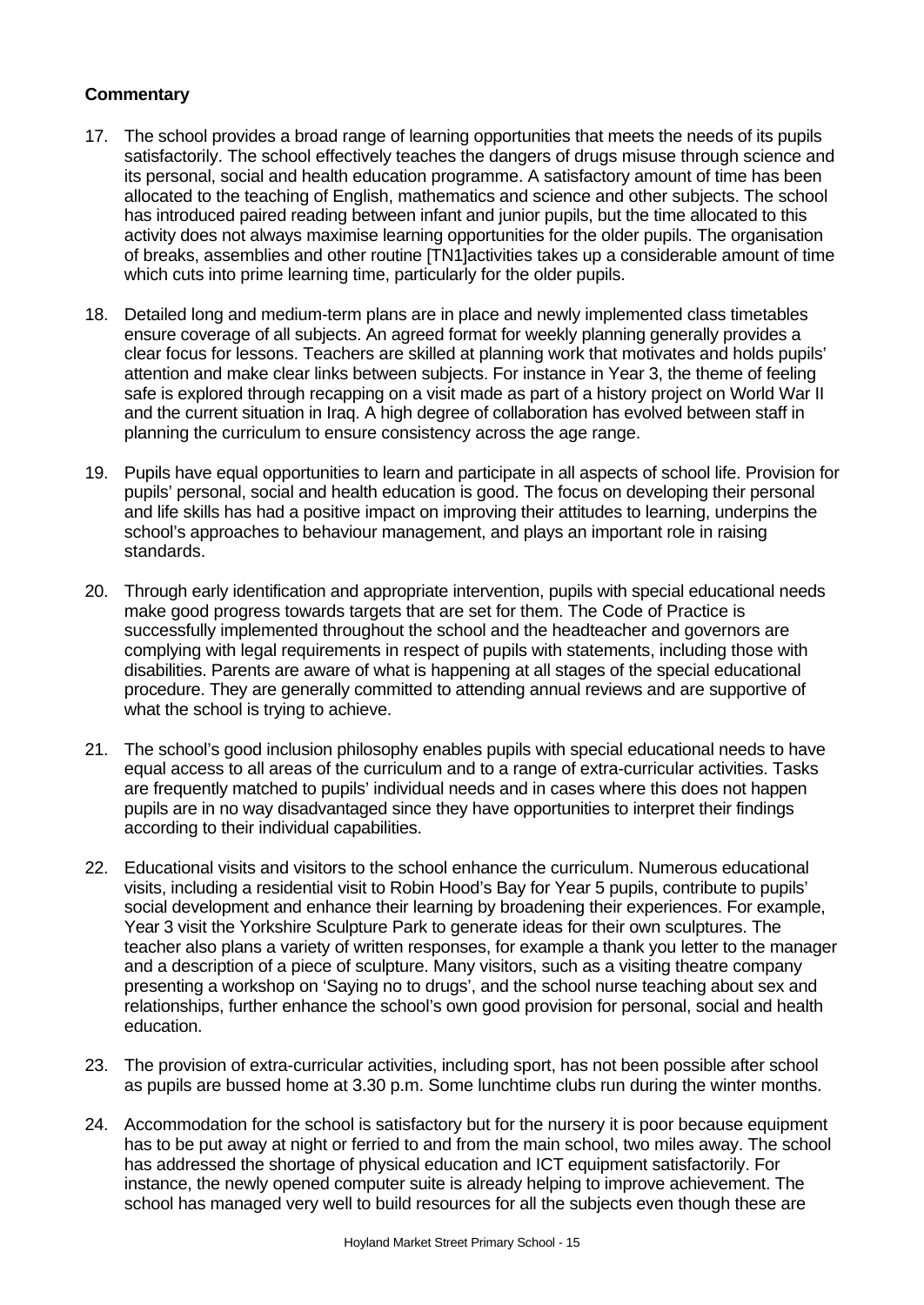generally at a minimum level. Resources in most other curricular areas lack range and quality, with the exception of mathematics. There is a shortage of books in the library, in particular nonfiction books. The school is acutely aware of the situation and is doing all it can to address this need.

# **Care, guidance and support**

The school ensures pupils' care, welfare, health and safety **well**. It provides them with **good support, advice and guidance** and **involves them satisfactorily** in its work and development.

#### **Main strengths and weaknesses**

- Health and safety and child protection procedures are effective.
- Arrangements for supporting pupils and monitoring their personal development are good.
- Good induction procedures enable pupils to settle quickly into the school environment.
- The school actively seeks pupils' views of the school.

- 25. The good provision for pupils' well-being, health and safety has been successfully maintained since the last inspection. The school continues to take good care of its pupils and has established an ethos of caring, which offers good opportunities for pupils to do their best. There are effective measures in place to ensure support and guidance for all pupils. The headteacher provides good leadership in this area and is knowledgeable about individual pupils. The school has been through a period of turmoil to effectively secure a safe and secure learning environment for all the pupils and the school community as a whole.
- 26. The good standard of individual care, support and guidance provided for pupils enables them to feel happy, confident and secure. Teachers and other staff know pupils well and recognise their needs. Pupils are confident that they can approach their teachers with any problems whether personal or academic, and that appropriate support and guidance would be forthcoming. There are well-established procedures for the induction of children into the school. Parents are given appropriate information and guidance about how they can help to prepare their children for school life. Parents and children have opportunities to visit the school and meet their teachers prior to admission. These procedures enable children to settle quickly into the school environment. Overall, the school provides pupils with a good level of care and support that helps pupils to concentrate on their lessons and has a positive impact on their learning.
- 27. There are good procedures for child protection and providing for pupils' welfare. The health and safety policy meets statutory requirements. Procedures for general risk assessments are in place and inspections are carried out on a regular basis. Medical and first aid provision is good, and the school maintains good records of accidents and injuries. There is a trained designated person responsible for child protection, and staff are well aware of the procedures to be followed, as are parents. Good working arrangements are maintained with outside agencies.
- 28. The school actively seeks pupils' views of the school mainly through the school council, pupils' questionnaires and in personal, health and social education lessons. In discussions, members of the school council said they thought that the school valued their opinions and had acted on some of their suggestions, for example the provision of lunchtime play equipment. Analysis of pupils' questionnaire indicates that a large majority of pupils believe that the headteacher and the teachers listen to their views. For example, the provision of games equipment at lunchtimes shows that the school responds well to pupils' suggestions by taking agreed action promptly.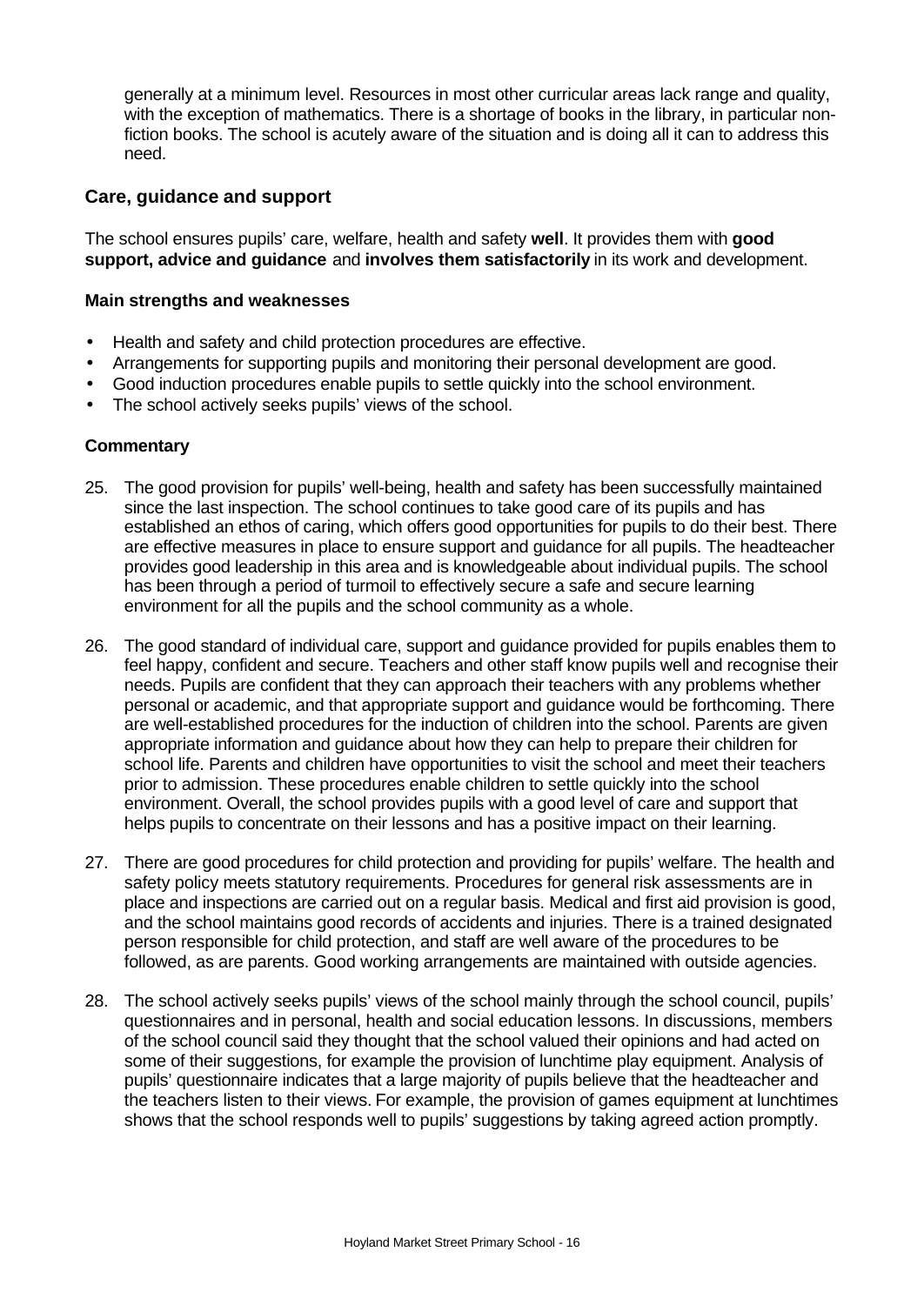# **Partnership with parents, other schools and the community**

The school's arrangements for assessing parents' views of the school are **satisfactory**.

## **Main strengths and weaknesses**

- Parents hold the school in high regard and appreciate the commitment teachers and other staff have towards their children.
- The school is aware of the need to strengthen its partnership with the parents.
- The quality and range of information provided for parents are good.
- The nursery staff take good advantage of the location to forge links with the community but the school has little contact with the community overall.

- 29. The relocation of the school to its present site has made it very difficult to maintain effective links with the parents and the community. Consequently, links with parents and the community are unsatisfactory at the moment. The quality and range of information provided to parents are good. Due to the location of the school parents have very little opportunity to keep contact with the school so that they do not have much involvement in their children's learning at school.
- 30. Overall, the quality of information given to parents is good. The school's brochure and governors' annual report provide a wide range of information about the school and its activities and meet statutory requirements. Half-termly newsletters provide parents with information about what their children are studying. Pupils' annual reports are of good quality; they give clear guidance on pupils' attainment and progress, and targets for improvement. Parents are invited to two open evenings at which they can discuss with teachers their children's progress, but these meetings are not particularly well attended. There are good arrangements to involve parents of pupils with special educational needs in the development and review of their children's individual education plans. The school has made good efforts to seek the views of parents through questionnaires but the parents' response was poor. A very small number of parents indicated in questionnaire returns that insufficient consideration was given to their views about the location of the new school.
- 31. The school is well aware that it is difficult for parents to come to the school. It encourages parents to be involved in its work but very few parents help out in school and then not on a regular basis. The school is also aware that some parents lack interest in their children's learning at school and in their homework. The few pupils who were heard reading said they were supported well at home and had a personal collection of books. Many pupils use their computers at home to research information and follow their interests. The school has identified links with parents as a key priority but has not drawn up an action plan as yet.
- 32. The relocation of the school to a temporary location has had a negative effect on the school's community links, and the school has had little time to establish new links. However, the school uses the local environment to support pupils' learning and has established links with a local day-care centre. The nursery teacher and staff invite community members to help with activities. A few help regularly, for example, working with children individually and in pairs on a portable computer. The staff is aware that they need to extend their links with the community and they plan to do more when the school moves into the new premises in the spring term.
- 33. The school's links with other educational establishments are satisfactory. Strong links have been maintained with the local secondary school, which provides ICT support on a weekly basis. The majority of the pupils transfer to this school and good transitional arrangements are in place between the schools that include effective liaison between staff and the transfer of information about pupils' academic and social skills. The school has also developed links with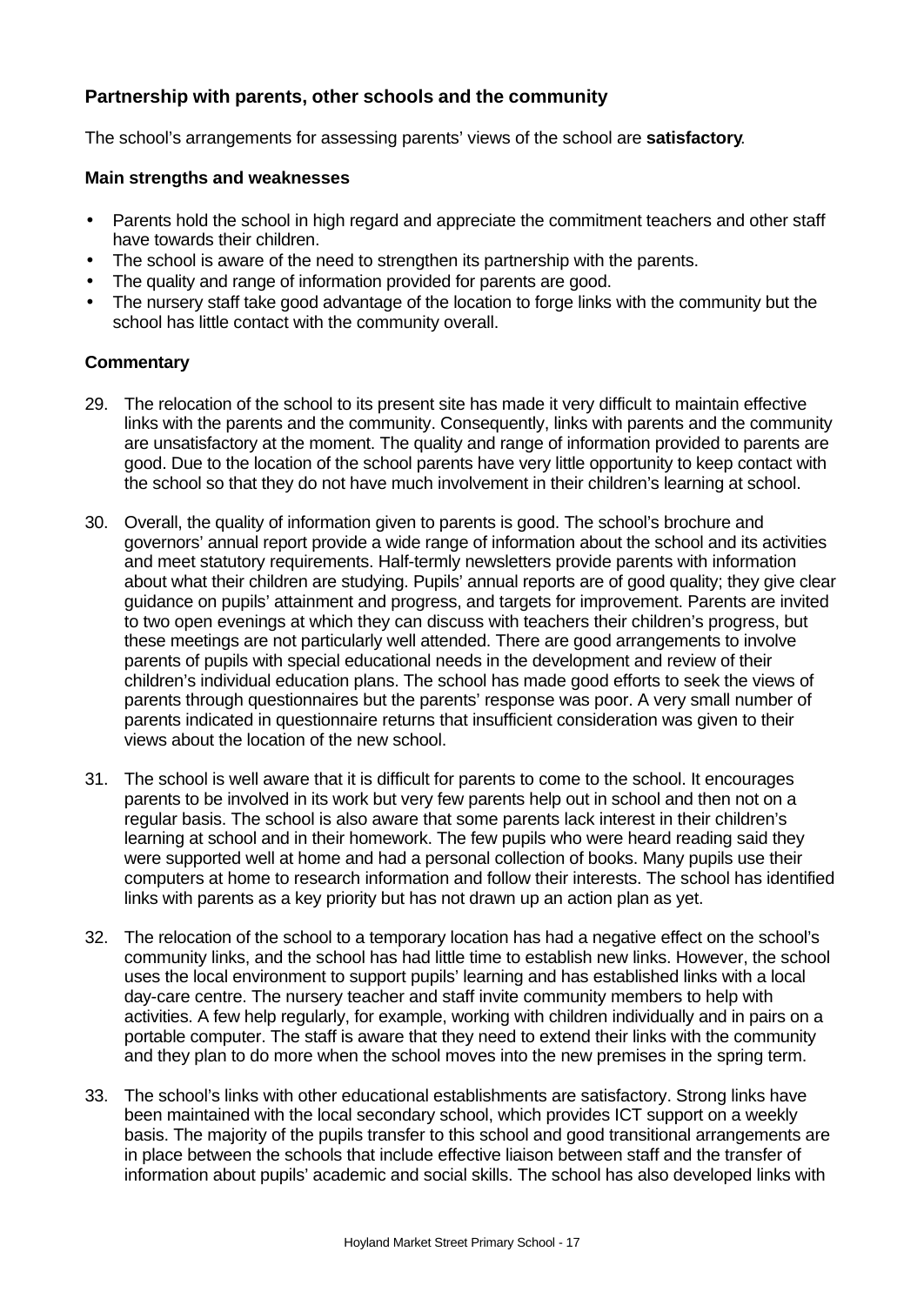a number of other schools which provided much needed resources during the initial move to this site.

# **LEADERSHIP AND MANAGEMENT**

Leadership and management are **satisfactory** overall.

The leadership of the school is **sound**. The school is **well managed**, with good systems to underpin most aspects of its work. The headteacher provides clear direction to the whole school community and has created a calm ethos, where pupils' achievements are recognised and celebrated. Her strong emphasis on improving standards is helping the staff to raise their expectations of themselves and of the pupils, and to improve their teaching.

#### **Main strengths and weaknesses**

- Staff motivation has been maintained throughout a difficult period and teamwork is good
- The strategic planning by the headteacher in collaboration with senior managers is good.
- The monitoring of teaching is good.
- Inclusion and equality of opportunity are promoted very well.
- Financial management is good, as are office practices.
- The governing body does not yet sufficiently challenge those with leadership and management responsibilities.
- Performance management is well established.

- 34. The headteacher's role in creating a positive climate for taking the school forward, motivating staff, gaining the confidence of parents and securing the commitment to school improvement, has been a critical factor in the considerable improvement since moving to this site. She has successfully sustained good relationships and established stability after a long period of upheaval.
- 35. Since the last inspection, the headteacher has spent a disproportionate amount of time and effort in dealing with the health and safety issues. Educational development was generally put on hold because of the urgent need to ensure the safety and well-being of the pupils and the school community. By involving governors, staff, pupils and parents in reviewing and setting school development priorities, she has created a strong sense of teamwork. Teachers, support assistants and governors are very aware of priorities and fully committed to them. They show mutual support and work hard as a team. The deputy head is making a growing contribution to the planned curriculum programme. As a result, the school in a short time has become well established with an attractive environment.
- 36. The headteacher and deputy headteacher, who support each other effectively, have a clear vision for the school and have implemented a structured programme of monitoring teaching that identifies actions to be taken. This is purposeful and teaching has improved, although it is not yet resulting in improved standards. There are now effective procedures in place for monitoring pupils' achievements in the core subjects. A clear management procedure is in place for reviewing pupils' performance and setting targets for English and mathematics. Analysis of assessment information is used effectively, although this is at an early stage of implementation. For example, to identify the need for more emphasis on investigative work in science and reading, this has led to some improvement in science and recognition of the need to focus on grammar and spelling.
- 37. Concerns for health and safety resulted in the planned destruction of all paper-based stock at the previous site. Consequently, a programme of securing replacement resources has been and continues to be a key priority. Using a well-constructed improvement plan the headteacher,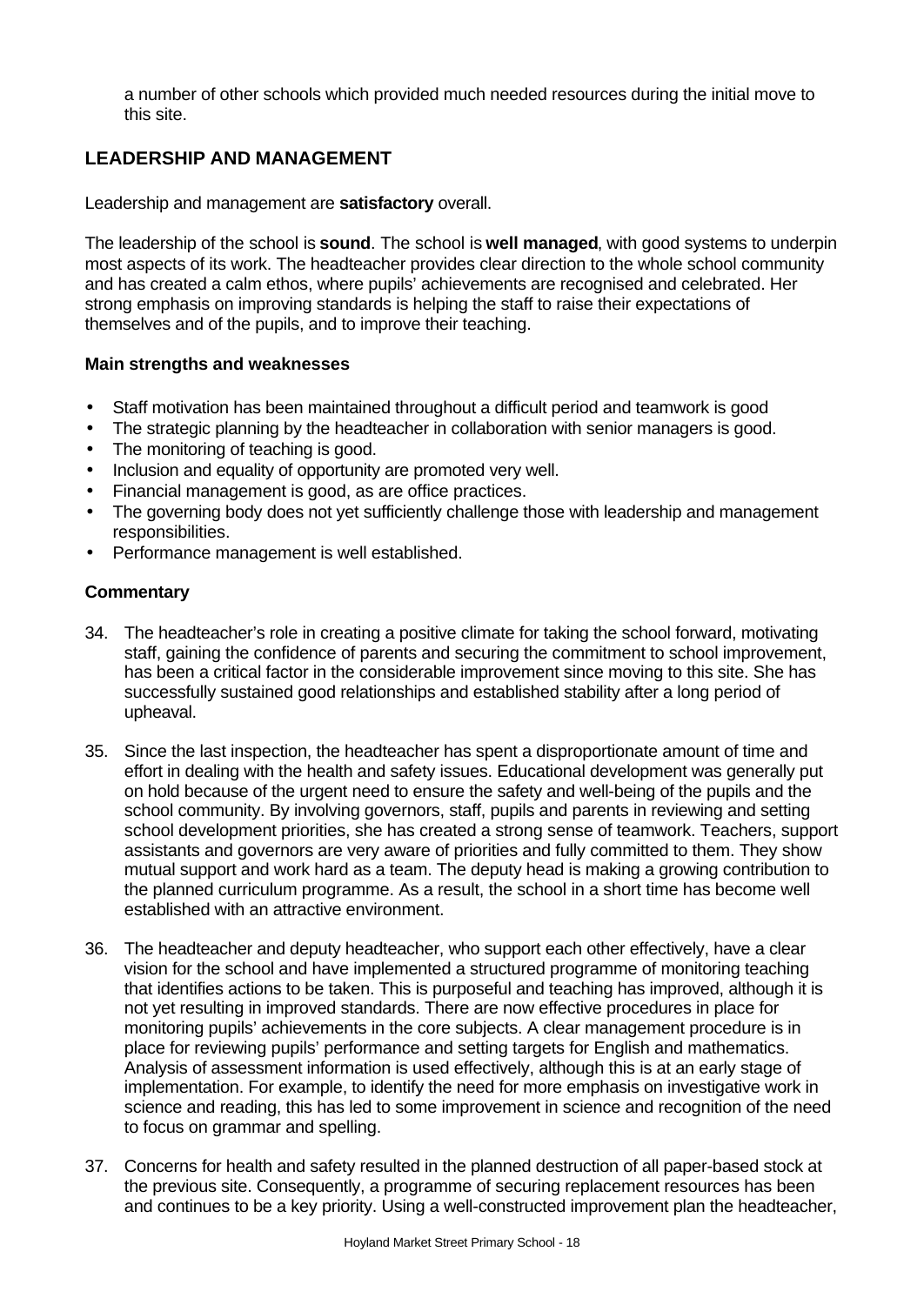staff and governors plan well for the current provision and that of the new school. Although the governors meet regularly, work hard to support the school and satisfactorily attend training programmes they do not yet challenge the school leadership on matters of school improvement, particularly the agenda of raising standards.

- 38. Working collectively the headteacher and staff ensure that principles of equality of opportunity are suitably applied, and access to a secure curriculum has been maintained for all pupils. Performance management arrangements are good with all staff agreeing targets linked to pupil achievement and leadership responsibilities.
- 39. The school is managed well with good lines of communication between the staff. Financial practices are good with designated funding, including that for pupils with special educational needs, spent appropriately. The headteacher and administrator meet regularly and with the bursar from the local education authority; this helps to ensure tight monitoring of the financial profile. Although the school has benefited from some additional funding the demands on the budget have been considerable. It has prudently planned for the impact of falling roll on the budget. The large carry-over in the budget has mostly been adjusted in the next budget allocation to take account of the significant drop in school roll. The school will lose a teacher through retirement. Office practices are good, with secure systems that help ensure the school runs smoothly.

| Income and expenditure $(E)$ |           |  | Balances (£)                        |       |  |
|------------------------------|-----------|--|-------------------------------------|-------|--|
| Total income                 | 858948.85 |  | Balance from previous year          | 43969 |  |
| Total expenditure            | 831022.86 |  | Balance carried forward to the next | 71894 |  |
| Expenditure per pupil        | 2855.22   |  |                                     |       |  |

#### *Financial information for the year April 2002 to March 2003*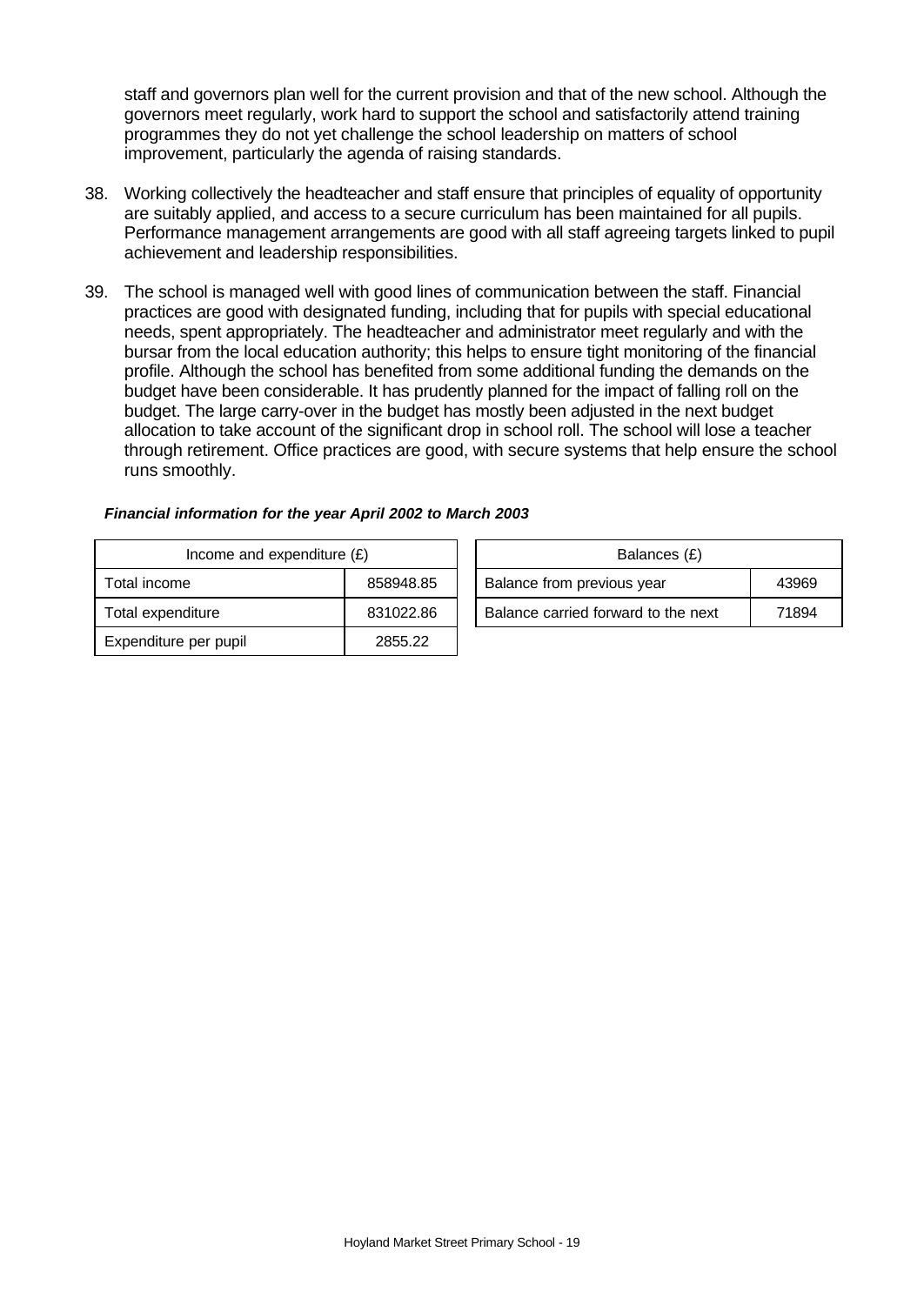# **PART C: THE QUALITY OF EDUCATION IN AREAS OF LEARNING AND SUBJECTS**

# **AREAS OF LEARNING IN THE FOUNDATION STAGE**

40. Provision for children in the Foundation Stage is satisfactory overall but the accommodation and resources for the nursery are unsatisfactory. All the teachers and staff make excellent efforts to ensure that the provision is at least adequate. The children enter the nursery with attainment that is below average, and a significant number have underdeveloped social and speaking skills. Staff focus well on the development of social skills and as a result children settle in quickly and form good relationships with adults and other children. They are well supported in the activities provided and achieve satisfactorily in the nursery and reception year. Achievement is good in personal, social and emotional development and physical development because teaching is good, but good teaching and stability in provision have not had sufficient time to improve all the areas of learning. The provision is well managed, and the children's progress is carefully monitored. There are good induction procedures in place. All adults manage the children well. The school introduced nursery provision in response to the issue raised in the previous inspection, representing good improvement through extending learning opportunities for the children. Currently there are only two children in the reception year, who are taught with Year 1 pupils.

# **PERSONAL, SOCIAL AND EMOTIONAL DEVELOPMENT**

Provision in personal, social and emotional development is **good**.

#### **Main strengths and weaknesses**

- The children achieve well because the good teaching ensures they are encouraged to develop independence, relate to others and play and work co-operatively with other children.
- The children reach standards expected for their age by the end of the reception year, even though standards were well below average when they started.

## **Commentary**

- 41. Throughout the Foundation Stage, teachers and support staff promote children's personal development well. They establish good routines and encourage children to be independent in their activities. As children's concentration and awareness improve they participate fully in all the activities available. Teachers and support staff offer good levels of support, but take care not to influence the children too much in the choices they make.
- 42. All adults promote the development of social skills effectively. Children with special educational needs are well integrated and receive good support. They learn to consider the needs of others when working and playing individually, in pairs or in groups. By the end of the Foundation Stage, the children learn with growing confidence, and are familiar with the routines of the class and most routines of the school. Most are well behaved and respond well to the requests made by adults and their instructions, although some children continue to be immature and need more support.

## **COMMUNICATION, LANGUAGE AND LITERACY**

Provision in communication, language and literacy is **satisfactory and improving**.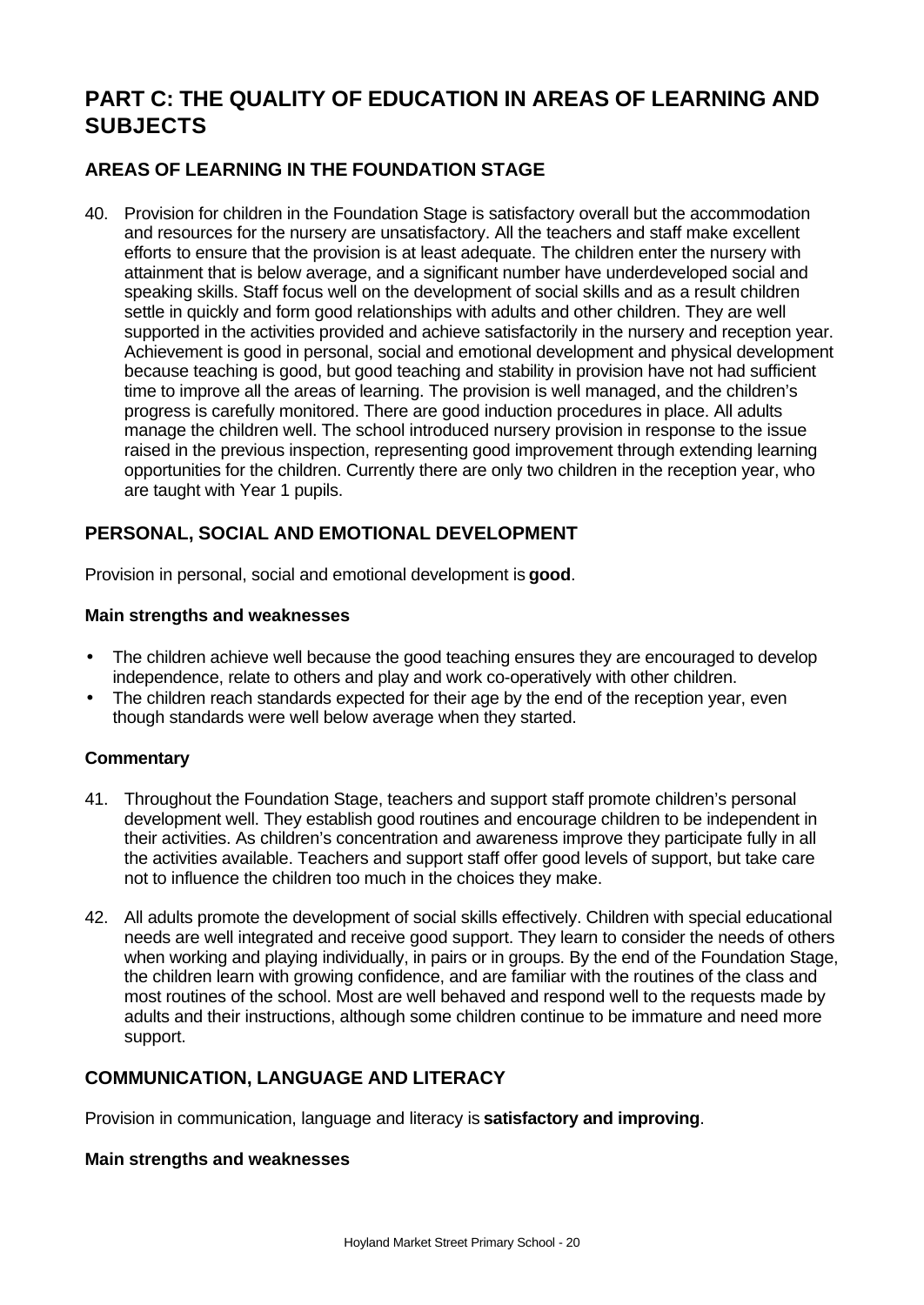- Good use is made of stories to develop children's interest in text and awareness of the relationship between reading, writing and speaking and listening.
- Role-play is used effectively.
- There are not enough planned opportunities for developing speaking and listening skills.

- 43. Teaching and learning are satisfactory. Few children are on course to attain early learning goals by the end of the reception year because most start with underdeveloped language skills. Achievement is satisfactory, even though standards are low and many children have not developed the language to express themselves clearly by the end of the reception year. Adults keep detailed records of the language development of the children with particularly poor skills so that the children with the most need get the necessary support. Children have good opportunities to develop their speaking and listening skills through role-play. However, in the reception year, in some activities teachers take too long to explain or give instructions and children have fewer opportunities to share their ideas with others. In both the nursery and the reception class, good use is made of stories and non-fiction books to encourage reading for pleasure and information.
- 44. Opportunities for children to develop writing skills are satisfactory, but the tasks are often overdirected by adults and there are not enough opportunities for children to write expressively for a range of purposes in imaginative and real contexts. By the end of the Foundation Stage, most children know the letters of the alphabet, but do not consistently form them correctly. Most have a grasp of the link between reading and writing. They are beginning to read very simple texts with some fluency and accuracy, although many children lack the confidence to attempt reading unfamiliar simple texts.

# **MATHEMATICAL DEVELOPMENT**

Provision in mathematical development is **satisfactory**.

## **Main strengths and weaknesses**

- Adults use free play activities well to support and consolidate children's development in mathematics.
- An over-use of worksheets in the reception year means that children have fewer opportunities to develop early skills in recording work. Consequently many children by the end of the reception year do not form numerals to ten accurately.

## **Commentary**

45. By the end of the reception year standards are below what is expected, but achievement is satisfactory. The teaching is satisfactory overall with some good teaching seen in the nursery. The children learn through practical activities with adults using these activities well. Children often have difficulty in using simple mathematical language to explain what they are doing. By the time children transfer to Year 1, they are starting to gain understanding of the order of numbers from one to ten, and some higher attaining children work with numbers to 20 with good understanding. However, as children move into the reception class, they use worksheets frequently to record their work and have little opportunity to develop their skills in writing numbers, setting sums and taking care in presenting their work. Many children form numerals incorrectly and their work is untidy.

# **KNOWLEDGE AND UNDERSTANDING OF THE WORLD**

Provision in knowledge and understanding of the world is **satisfactory**.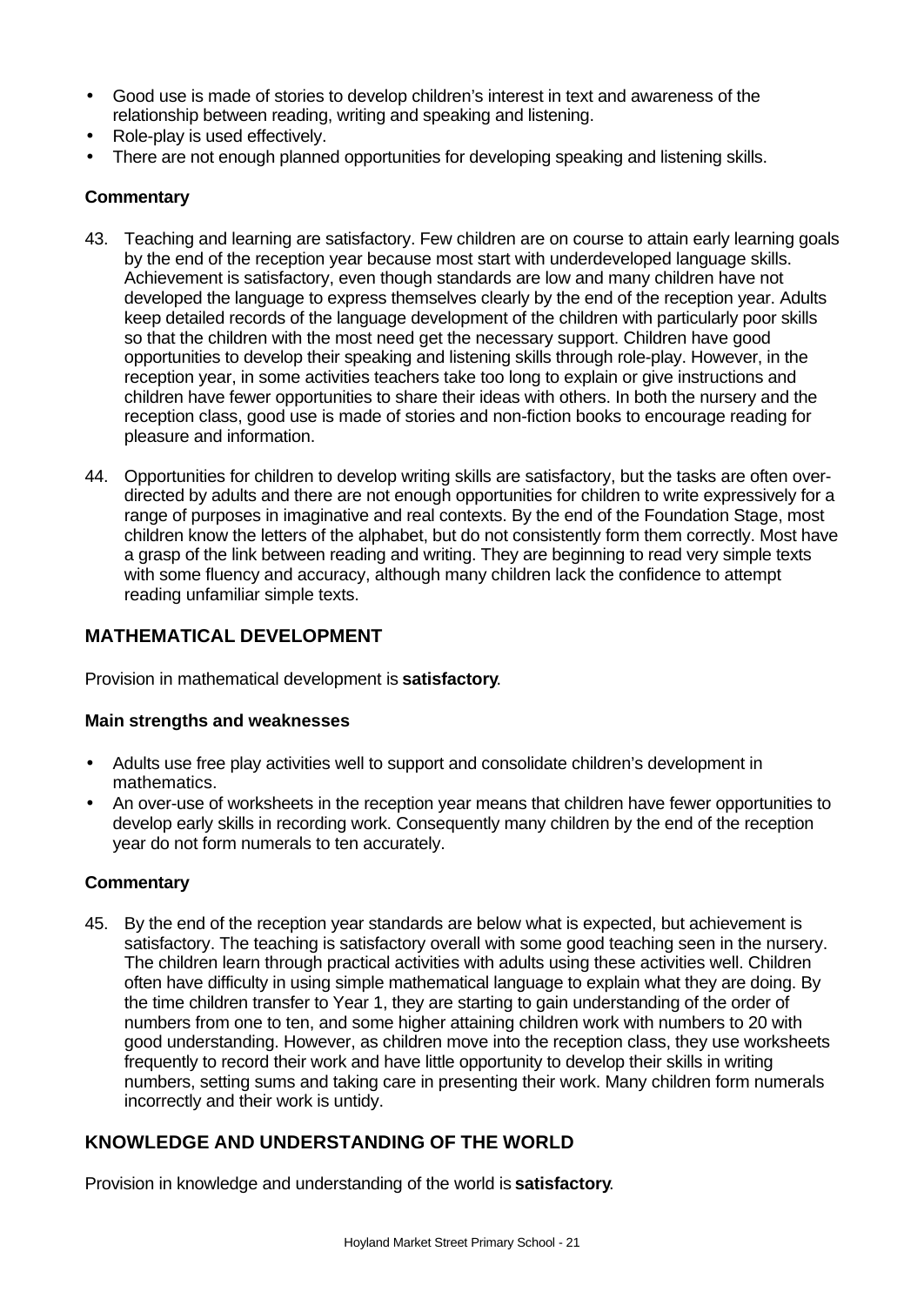#### **Main strengths and weaknesses**

• A good range of activities is provided to develop children's knowledge and understanding of the world.

## **Commentary**

46. Teaching and learning are sound. Few children are on course to attain the early learning goal by the end of the reception year. Children are provided with a good range of activities that offers first-hand experiences to effectively encourage observation, exploration and decision making. They achieve a range of skills satisfactorily. For example, they observe the weather each day and record their observations in a chart form which lays secure foundation for geography. They have a good opportunity to use all their senses in finding out the different properties of fruit and vegetables such as comparing and describing different smells, textures and taste, and develop an understanding of how foods can be recognised through these elements and how personal preferences are formed. When well-planned first-hand experience-based activities are provided, children's achievement is good. Nursery and reception children are beginning to use the computer with growing confidence and develop their skills effectively when they create pictures through a computer program with help from adults.

# **PHYSICAL DEVELOPMENT**

Provision in physical development is **good**.

## **Main strengths and weaknesses**

- The children use their bodies with good control and use movements confidently when moving in different directions.
- Their fine control, such as holding pencils and handling tools, is weaker.

## **Commentary**

47. There are good opportunities for children to develop their skill in using their bodies with growing control. They stop and start with confidence. They combine movements to develop a sequence of moves well. In outdoor play, they push and pull large toys and ride tricycles energetically with increasing control and show good awareness of space and others. Teaching uses outdoor play in imaginative ways, making physical activity interesting and exciting, which creates good opportunities to develop children's spoken language. For example, some good geographical vocabulary was generated when children simulated a road traffic situation, complete with road signs. Children handle safely construction and malleable materials and tools such as scissors and small construction toys. Most children are beginning to handle small equipment such as pastry cutters, rolling pins and other small equipment with growing control. By the end of the reception year most children are on course to attain the early learning goals, and achievement in this area is good.

# **CREATIVE DEVELOPMENT**

It was not possible to make an overall judgement of provision or standards in this wide area of learning, but the work seen was sound. Children's creativity develops well through understanding soft and loud sounds and composing simple sound sequences. Nursery children use their sense of touch creatively to explore colours and create pictures with finger painting that reflect their ideas in interesting ways. Songs and rhymes are used well to extend language and understanding of numbers.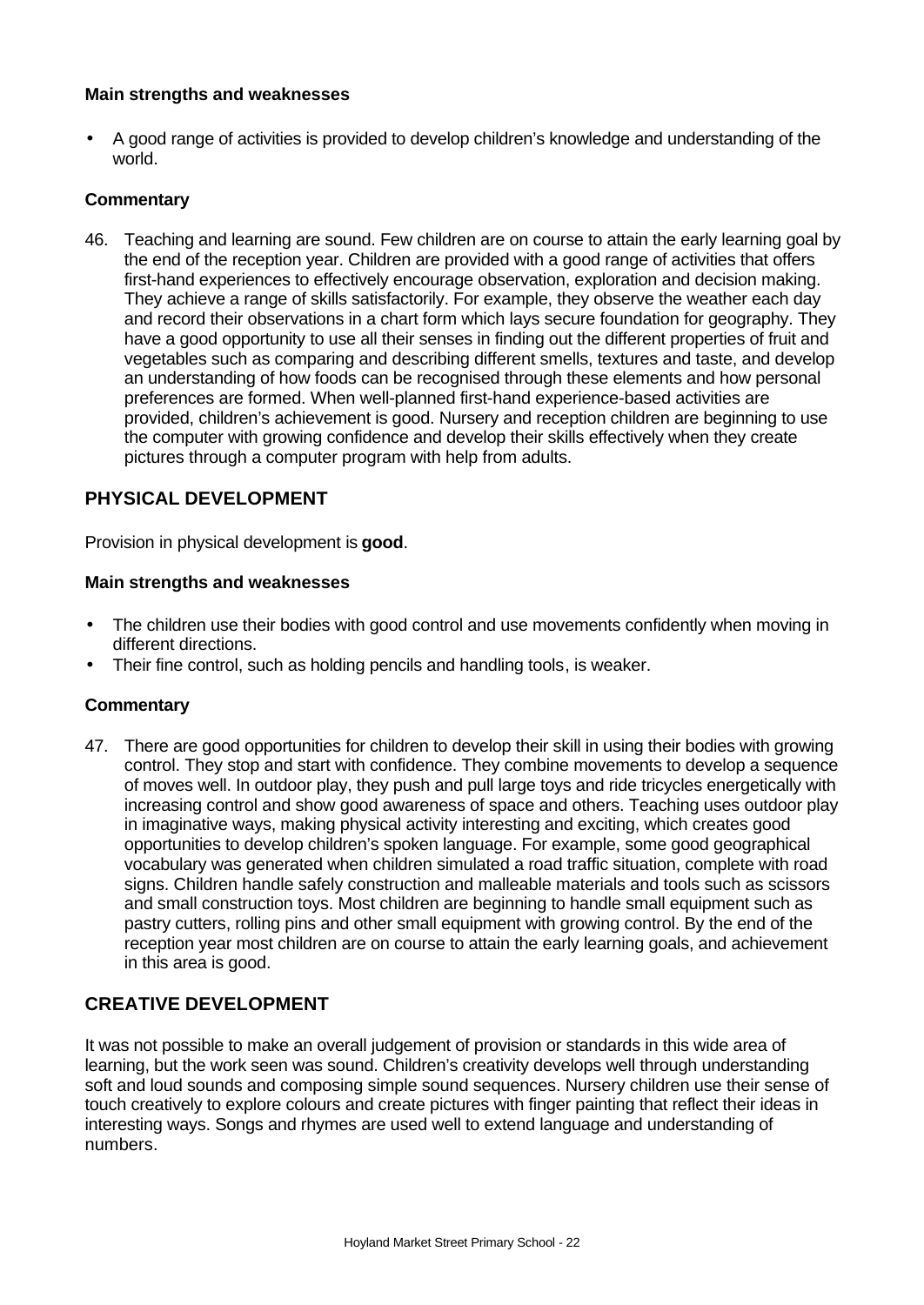# **SUBJECTS IN KEY STAGES 1 and 2**

# **ENGLISH**

Provision in English is **satisfactory**.

# **Main strengths and weaknesses**

- Standards in reading, writing, speaking and listening throughout the school are below average.
- Research and retrieval skills are not taught systematically through the school.
- Standards in spelling, presentation and handwriting are weak throughout the school.
- Teaching and learning are good in Years 5 and 6 and pupils are beginning to achieve well.
- Very effective use is made of learning support assistants who make a good contribution to pupils' learning, so that lower attaining pupils and pupils with special educational needs achieve well.

- 48. Standards are similar to what they were at the time of the previous inspection. The school's focused approach to raising standards in English has resulted in good improvements over the previous year in Years 3 to 6. It has used well the external support provided by the local authority project in developing its provision in writing. Teacher expertise in this area has increased, resulting in better quality of narrative writing in all the classes. The school has made very good efforts to ensure that there are adequate resources for the subject. There is now a generally adequate book stock, although the school is aware that the range of books, particularly for the older pupils, is limited in some areas. The standards in reading at the end of Year 2 improved well in 2002 with pupils achieving average standards but have declined this year because of the cohort missing time from school. The school has identified the need to provide more planned opportunities for developing speaking skills through the school.
- 49. Teachers in both infants and juniors provide some opportunities for pupils to talk about their work, to share news and sometimes to express opinions. In Years 5 and 6, teachers are now providing well-planned opportunities for drama and discussion in other subjects such as in the drugs awareness work in science and religious education lessons. However, there are too few planned activities for pupils to take part in debates and more formal presentations for a variety of audiences. On occasions throughout the school, while teachers model the language well, lessons become dominated by teachers' talk.
- 50. Teachers use the guided reading sessions well to promote reading but on occasions the text chosen is not sufficiently challenging. From the outset, letter shapes are taught and pupils know the letter sounds. However, there are fewer opportunities to practise phonics rigorously and build strategies for decoding unfamiliar words and texts. At the end of Year 2, pupils are beginning to read with accuracy and some fluency. In Year 6 many pupils continue to make gains in accuracy and some acquire sound levels of fluency, but progress in reading with understanding is slow. The more successful readers in the infants and juniors use a range of strategies to support their reading. In Year 6, a few pupils develop the ability to skim and scan for information, and are able to use contents, indexes and terms such as 'glossary', but these skills are not used consistently to locate information and are not taught systematically through the school. Many pupils have considerable difficulties in detecting subtle meaning intended by authors or making connections with previous reading. Teachers provide limited opportunities for using the library and pupils' library skills are very weak. The school has identified the need to develop research and retrieval skills systematically from reception through to Year 6.
- 51. Throughout the school, pupils' standards in handwriting, spelling and presentation are unsatisfactory. The newly introduced handwriting scheme has not had sufficient time to make a significant impact. Many younger pupils do not spell simple three-letter and four-letter words accurately and spelling is generally weak.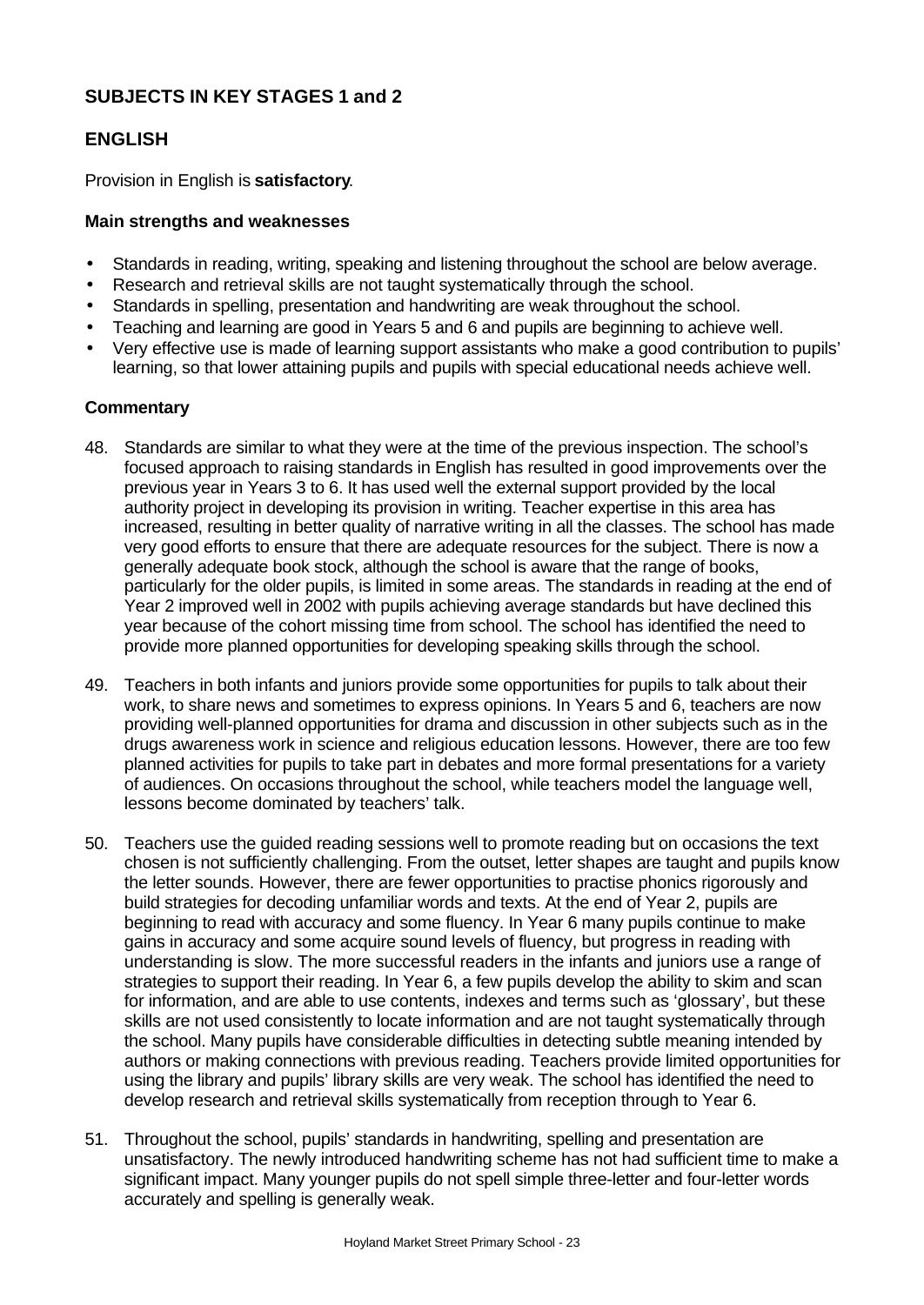- 52. The teaching and learning in English are satisfactory through the school. During the inspection some examples of good teaching and learning were seen in both infants and juniors. The best teaching was seen in Years 5 and 6; pupils learn at a good pace and are beginning to achieve well. Teachers manage their pupils and classes well, which results in good behaviour. They make good provision for pupils with special educational needs. Strategies to teach spelling and punctuation are not used consistently across the school. The teaching of handwriting has a clear, school focus. The correct formation and orientation of letters are regarded as crucial in achieving later fluency and pupils are monitored to achieve this end. Good practice was seen in Years 5 and 6, where teachers have a continued emphasis on targeted vocabulary. Throughout the school, classroom assistants are used very effectively to support different groups of pupils, principally lower attainers.
- 53. The co-ordinator has managed the recent initiative to improve writing well. There is now shared understanding of the expectations for each year group. Resources are targeted effectively to raise standards. Effective monitoring of the subject is in place and the co-ordinator is well aware of where the school needs to go next. She provides good support to colleagues both formally and informally and is a good role model for teaching the subject. However, because of the missed opportunities for development over a prolonged period, the co-ordinator would benefit from support to extend expertise in strategies for addressing under-achievement.
- 54. Assessment is used satisfactorily to track the progress of pupils. The school has recently introduced setting targets for each year group. Pupils' individual targets are not in place. While in some instances work is marked regularly and marking extends pupils' learning, in most classes teachers' marking lacks helpful remarks, which would encourage pupils to improve their standards. The daily paired reading sessions between infants and Years 5 and 6 pupils provide good opportunity for collaboration and give some valuable practice to the younger pupils. The strategy as seen during the inspection is not time efficient and uses older pupils' time without a clear benefit to their learning.

## **Language and literacy across the curriculum**

55. Opportunities for pupils to apply their literacy skills in other subjects are generally underdeveloped. There are some examples of good practice but while the school has made a good start in promoting language development, there is scope for more planned opportunities for pupils to apply their literacy skills across the curriculum.

# **MATHEMATICS**

Provision in mathematics is **improving**.

- Standards in mathematics are below average throughout the school.
- Teaching throughout the school is consistently good.
- Good assessment procedures identify areas of weakness and subsequently influence future planning.
- Good leadership has developed a shared vision for improving teaching and assessment.
- There is not enough emphasis on using and applying mathematics.
- The approach to marking is not consistent, and does not clearly inform pupils how they might improve.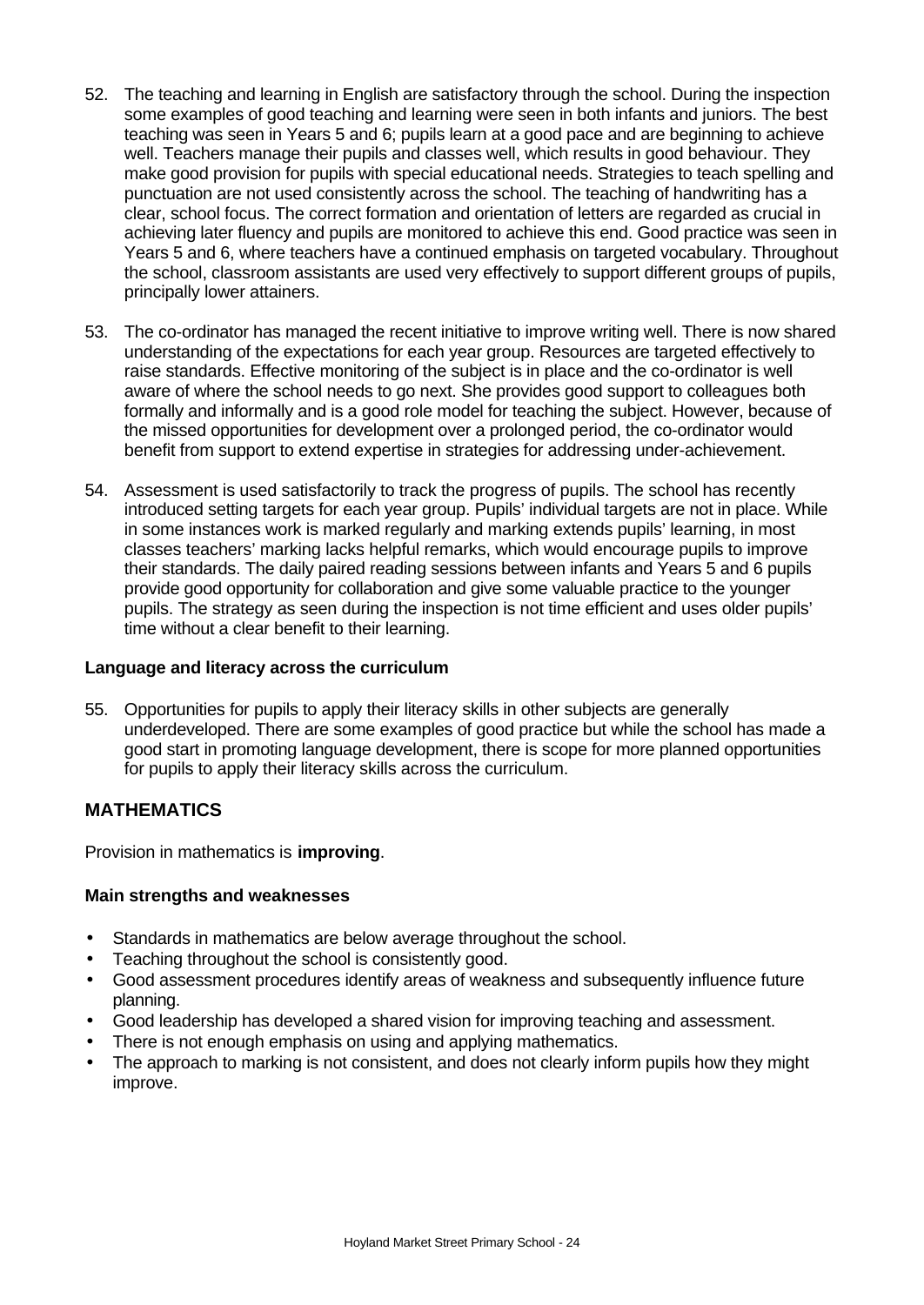- 56. Current standards are below average, as they were at the last inspection. A significant drop in national test results for eleven year olds last year can be attributed to the upheaval suffered by the school at this critical time. The high proportion of pupils with special educational needs and the fact that tests were taken in unfamiliar surroundings were also significant factors. Those taking tests at the age of seven were not as badly affected and although standards did not fall compared to the previous year, neither did they improve. Achievement through the school overall is satisfactory. However, with good teaching and the workshop approach where pupils have ample opportunities for practical work, achievement looks set to improve. This is also due to good subject leadership, which has successfully developed systems for identifying areas of weakness and is dealing with them. When looking at pupils' work it is clear that pupils of above average and average ability are developing good understanding of areas of learning and are achieving their targets. Pupils with special educational needs are supported well; they are taught well, and additional adult support is well targeted, which ensures that their individual needs are met well and their achievement is good.
- 57. A particular strength in teaching is the way all teachers approach the introductory part of lessons as they try to improve pupils' mental calculation skills. Time limits are set and pupils respond with enthusiasm to try to beat their targets. Lively teaching encourages pupils to be increasingly involved in the challenges they are set. Although work in books is regularly marked, not all teachers give sufficiently clear indications of how pupils might improve. Arrangements for identifying areas of weakness are good and more attention can be targeted at these areas through the very productive mathematics workshops that have been set up on one morning a week. Pupils from Year 3 to Year 6 have opportunities to work with a team of volunteers under the guidance of the class teacher to learn more about fractions, co-ordinates, and the properties of shapes. Through games, pupils are effectively developing ways of problem solving as well as using and applying their knowledge and skills in mathematics, which is still an area that is underdeveloped.
- 58. Positive reinforcement of good behaviour enables most pupils to get pleasure from their lessons. They are keen to learn and are often reluctant to finish at the end of a lesson, such is their interest and enthusiasm. Very occasional disruption on the part of a few pupils is not allowed to continue. Most meet the challenges that are set, although progress is often inhibited by weak literacy skills.

## **Mathematics across the curriculum**

59. Opportunities for pupils to use and develop their mathematical skills in other areas of the curriculum are developing well. Geography work on points of the compass and accurate reading of co-ordinates enables pupils to identify locations on a map. Graphs are also used to record data, as they are in science. Spreadsheets and graphs also feature in ICT while in physical education, positioning, timing and counting feature in many lessons.

## **SCIENCE**

Provision in science is **satisfactory**.

- Pupils attain standards at the end of Year 2 and 6 that are below average but test results for 2003 show an improvement for both key stages.
- Pupils' achievement is satisfactory because of the good teaching and learning.
- The proportion of pupils achieving at the higher levels at age seven, and boys' performance at eleven, have improved.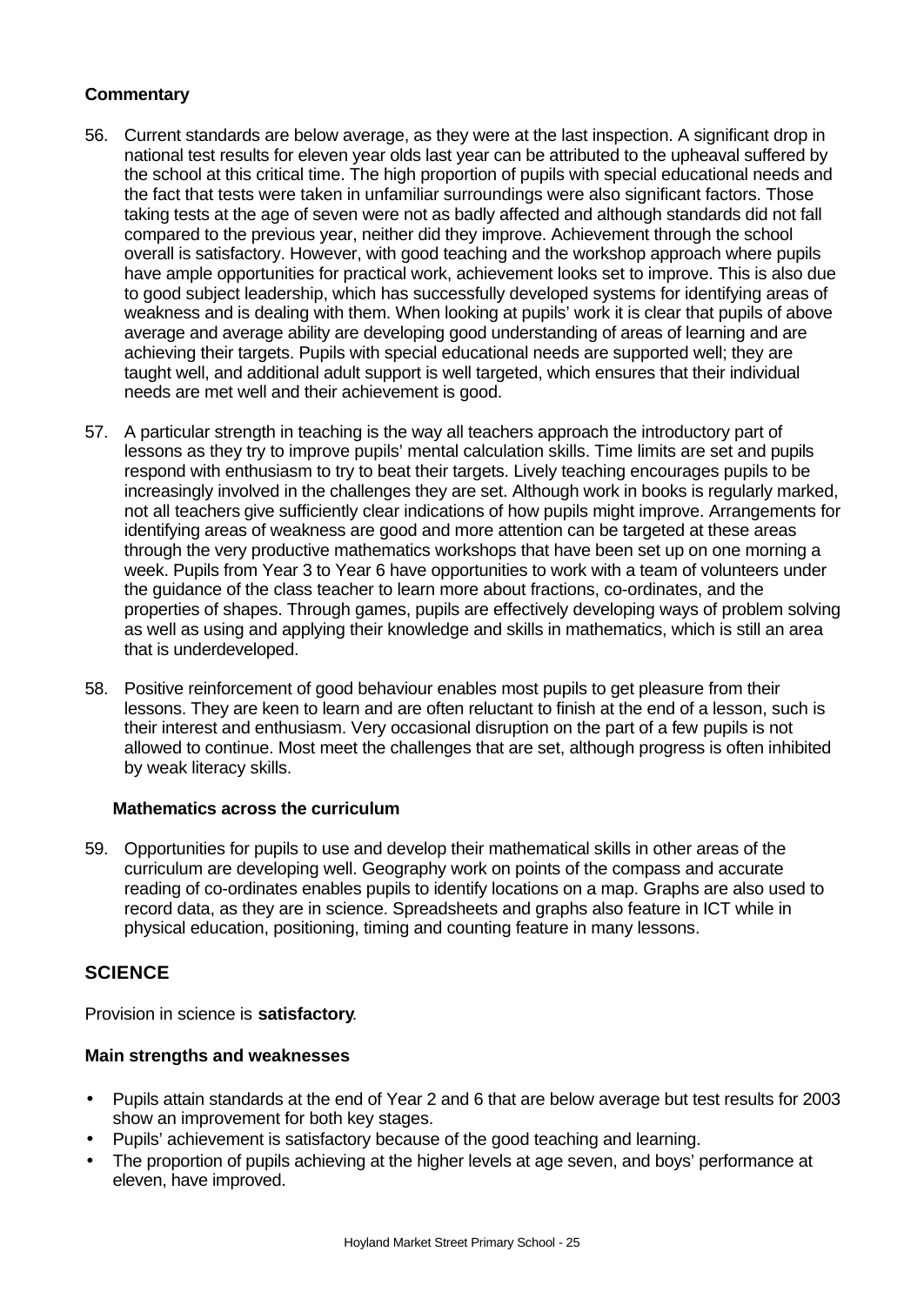- Assessment is not used sufficiently to inform planning, nor marking to indicate how work might be improved.
- Investigative work is still at an early stage of development.

- 60. Standards are below average at the end of Year 2 and 6. However, teacher assessment in 2003 shows some success at raising standards at age seven in terms of the proportion of pupils reaching Level 3. Similarly the proportion of boys achieving the higher Level 5 in 2003 was in line with the national average, although the girls' performance was much weaker in this cohort because of the higher proportion of girls with special educational needs. Achievement for all groups of pupils, including the more able pupils and those with special educational needs, is satisfactory. The school has the capacity to improve standards because of the good teaching and learning observed.
- 61. The school has appropriately identified experimental and investigative work as a key area of focus to raise standards in science. In all the classes, teachers plan interesting and stimulating investigations, which pupils carry out with interest. Pupils concentrate well and this sets a good pace in lessons and many pupils achieve well. For example, Year 2 pupils applied their knowledge of electric circuits well in building a circuit with batteries to light a bulb; most knew that batteries store electricity and were aware that it is safe to handle batteries. They demonstrate interest in their work and answer questions accurately. Teachers are beginning to build on the scientific skills and knowledge acquired in the infants by providing planned opportunities for practical work in science. In all the junior classes, teachers had planned science topics that were relevant to pupils' experiences and interest. This enabled pupils to use their knowledge of the situations and learning was enhanced. However, throughout the school pupils lack the confidence to plan and set up investigations independently. Pupils' achievement in the lessons seen during the inspection was satisfactory, although the scrutiny of pupils' work indicates that this has not been the case until recently.
- 62. The quality of teaching and learning is good in all the year groups. Teachers in the juniors are working particularly hard to address the inconsistencies in pupils' achievements by ensuring that they build successively on pupils' previous learning. The teachers meet the needs of most of their pupils through carefully planned, motivating activities and the effective use of wellbriefed support staff. In the best lessons teachers encourage pupils to use appropriate vocabulary in their responses to questions and in their recording. Teachers have clear expectations that are shared with pupils so that they understand the purpose of the lesson. The support provided by teaching assistants is very good because they understand the needs of individual pupils and offer appropriate levels of challenge and support in individual and small group work. This helps many pupils, including those with special educational needs, to achieve well, for instance when a teaching assistant uses signing to encourage a child with speech difficulties to make a circuit and light a bulb.
- 63. Good links are made between science and health education, with pupils in Year 5 gaining a good understanding of the need for a healthy lifestyle and the risks associated with smoking, alcohol and drugs. The teacher's planning for pupils of all abilities, including the good use of role-play by the more able to show the dangers young people are exposed to from drug dealers, enabled pupils to work at their own level. This subject is very relevant to pupils' knowledge and experience of the community.
- 64. Although teachers are confident in their objectives for each lesson, assessment does not yet inform planning sufficiently to ensure progression in learning between year groups; for instance, a teacher was surprised to learn that pupils already knew how to make a circuit. Plans for introducing pupil tracking in the new school should enable teachers to track individual progress more effectively and set more challenging targets. The allocation of teaching time for science is good whilst resources are adequate, following the recent re-equipping of the school.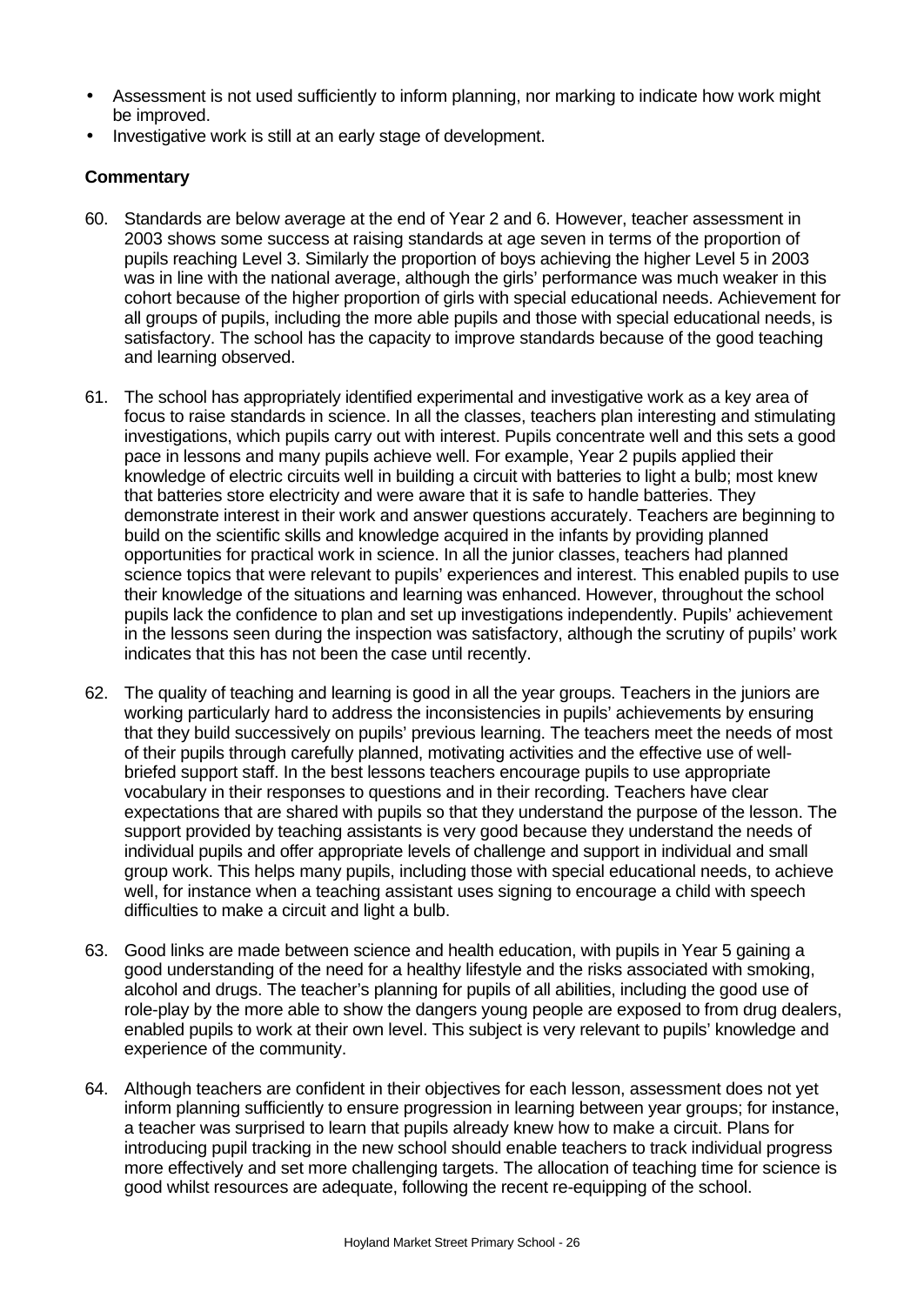# **INFORMATION AND COMMUNICATION TECHNOLOGY (ICT)**

Provision in ICT is generally **satisfactory**.

## **Main strengths and weaknesses**

- Standards are below expectations at the end of Year 2 and 6 but are now improving. Some pupils attain average standards in both infants and juniors. The co-ordinator has developed a detailed action plan, which addresses key issues.
- Some teachers lack secure subject knowledge in some aspects of the ICT curriculum.
- Assessment of ICT is planned for implementation but is not yet in place.
- The co-ordinator has developed a detailed action plan which addresses key issues.

- 65. Standards are below average at the end of Years 2 and 6. This is because reliable resources have not been in place long enough for improvements to take effect on standards achieved by pupils at the end of both key stages. The lack of computer facilities due to the school's relocation, coupled with some teachers' lack of secure subject knowledge, has been a barrier to pupils' achievement, particularly older pupils. However, recent in-class support from a specialist teacher from the secondary school has increased pupils' and teachers' confidence and helped pupils to achieve well within a short period. Some pupils bring their experience with computers from home and work at levels expected for their ages.
- 66. The time-tabling of teaching ICT in the new computer suite, which only started functioning this term, is already having a positive effect on pupils' skills, knowledge and understanding. Pupils in Year 2 can select and change colours on a picture of 'Elmer' and use the print command. Older pupils change font style and size and amend text in a passage in English to improve clarity and create mood, whilst pupils in Year 6 can use PowerPoint and import pictures to create a cover for a cross-curricular science and geography folder. Pupils of all ages co-operate very well in pairs to discuss choices of words or pictures and take turns on the keyboard.
- 67. In the two lessons seen during the inspection, teaching was satisfactory. In the Year 4 lesson, a teaching assistant enabled four pupils with special educational needs to make good progress by adding interesting words, such as 'spooky' and 'enormous', to a pre-inserted text. They were encouraged to think of new words, to look them up in a thesaurus and word process the text. The pupils were enthusiastic and proud of their achievements, sharing them willingly with the rest of the class in the plenary session, when asked by the teacher. Although the school makes satisfactory use of the national teaching subject guidelines, there is no standardised way of recording pupils' attainment as yet and, therefore, teachers do not build on pupils' prior learning. For instance, those pupils in Year 4 with well-developed computer skills acquired at home were not being sufficiently extended in the lesson.
- 68. The subject leader has written a clear action plan to support the development of the subject that effectively prioritises staff training and assessment. She supports colleagues informally through modelling good practice and supplying ideas but has not had the opportunity to observe teaching and check on pupils' learning. ICT remains a priority in the school improvement plan in which the school recognises what it has to do to raise standards.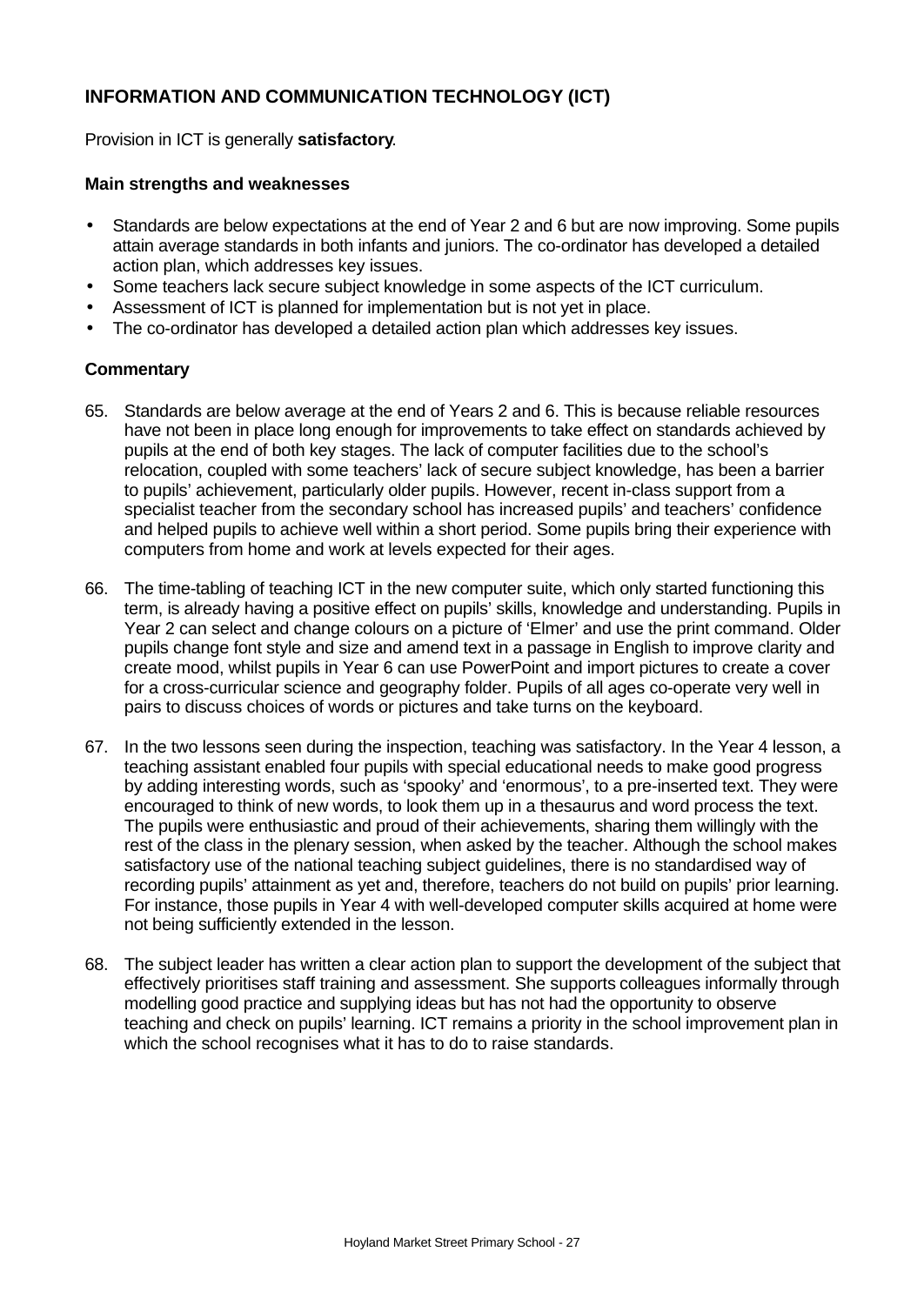## **ICT across the curriculum**

69. The recently acquired software program for art and design is consistently used well to practise and consolidate pupils' developing skills. The use of computers to support development of literacy and numeracy skills is generally limited, although a few good examples were seen in infants and juniors. Support staff provide good assistance to individuals, pairs and small groups of pupils, which helps them to use computer operations accurately. Pupils who are confident and work on computers independently use them well. Some pupils are beginning to use the computers to effectively increase their knowledge by researching information on the Internet, which has been networked quite recently.

# **HUMANITIES**

# **Religious education**

Provision in religious education is **satisfactory** overall but the range of artefacts and resources is limited.

# **Main strengths and weaknesses**

- Standards meet the requirements of the Barnsley Agreed Syllabus.
- Teaching makes effective links between religious education and personal, social and health education.
- Interactive displays are of a high quality and reflect pupils' achievements and school ethos.
- Some teachers effectively reinforce literacy skills in religious education lessons.

- 70. Standards in religious education at the end of Years 2 and 6 are in line with the expectations of the locally agreed syllabus. This is in spite of the constraints imposed on developments in the subject by circumstances beyond the school's control.
- 71. The subject has not been a priority for development. Moreover, the locally agreed syllabus is being revised and external training and support for the subject have been put on hold. The school continues to build resources for the subject because the original resources were lost in the move to this school. Teachers base their planning on the current agreed syllabus and the national guidelines to ensure that pupils develop breadth and depth in skills, knowledge and understanding. Although teachers use discussion and drama well to extend understanding of how religion affects believers, there is limited recording of work in the subject. Assemblies make a good contribution to pupils' achievements. Pupils with special educational needs achieve well.
- 72. Good use of artefacts enables pupils to consider their importance to believers and to understand some of the similarities and differences in major world religions. Some opportunity is provided for classes to visit a local church and for the vicar to talk about baptism in assemblies but pupils do not benefit from visits to places of worship for the religions they study or discussions with visitors from these faiths. Pupils' overall use of subject-specific vocabulary is underdeveloped.
- 73. Teaching is satisfactory. The teachers make clear links between religious education and personal, social and health education, using circle time and discussion to extend pupils' learning and encourage and consolidate vocabulary to describe feelings. For example, in the Year 5 lesson seen, pupils learn about the life of Muhammad and his influence on Muslims through drama, co-operating very well in small groups to portray the bad behaviour which upset Muhammad and gaining a good understanding of important features of his life. Teachers effectively draw on pupils' own experiences, make some links with other subjects and recap on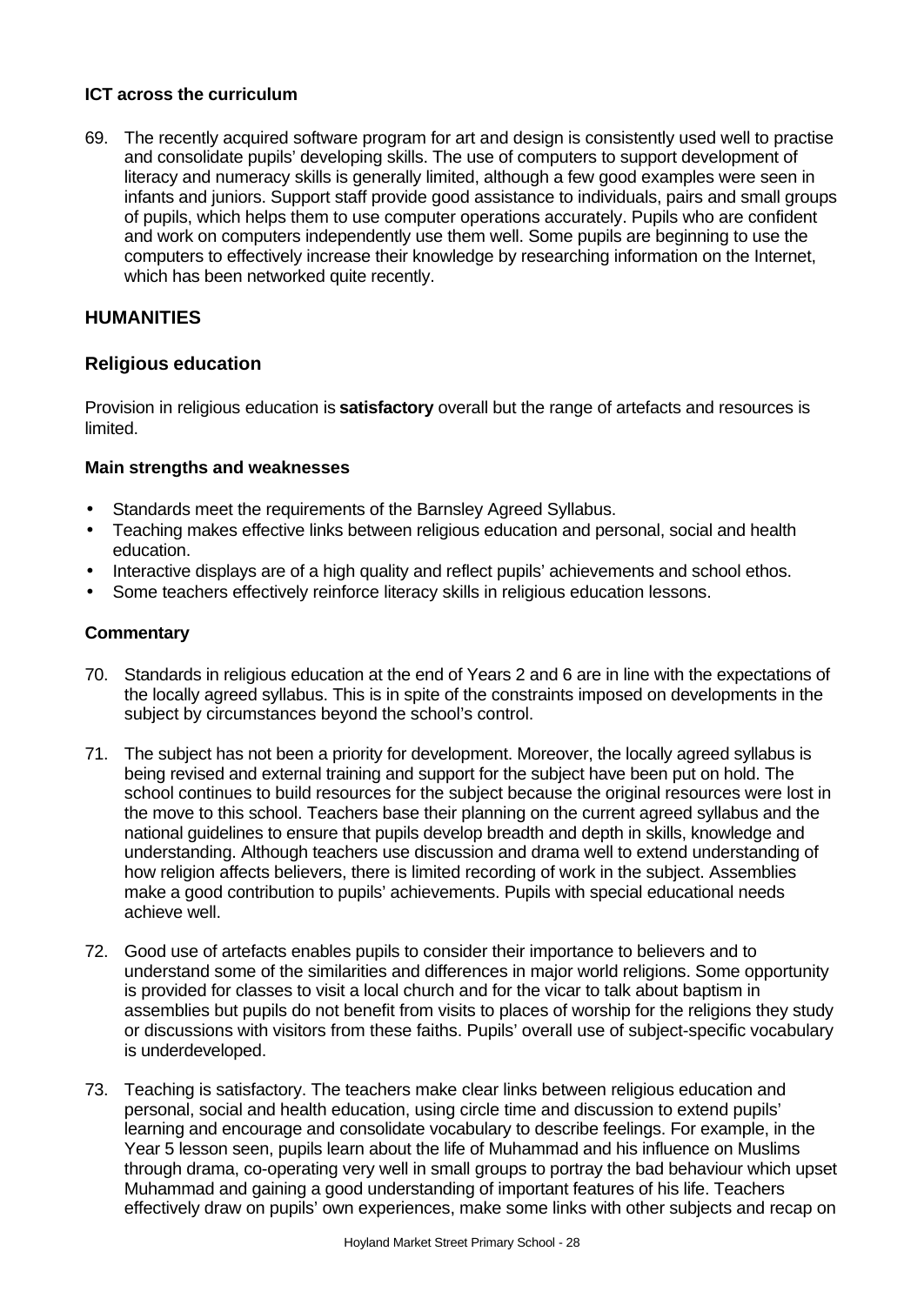prior learning. Displays in classes and corridors promote positive images of other faiths and key vocabulary.

# **Geography and history**

The school makes **satisfactory** provision for geography and history. Although the standards attained in geography and history at the end of Year 2 and Year 6 are below average, most pupils have achieved satisfactorily in relation to prior attainment.

#### **Main strengths and weaknesses**

- Pupils' access to artefacts and school visits, including those made in the local area, are helping them to achieve satisfactorily in history and geography.
- Regular use of the Internet as a research tool helps to ensure that pupils have access to up-todate factual information at a time when the school's non-fiction book resources have not yet returned to satisfactory levels.
- Pupils' work shows that too often pupils at different levels of attainment are expected to complete the same tasks.
- Marking does not provide sufficient guidance on how pupils might improve.
- Limited literacy and numeracy skills are a barrier to most pupils' ability to write up information convincingly.

#### **Commentary**

- 74. Samples of pupils' work from infant and junior year groups confirm they are provided with a satisfactory humanities curriculum that covers physical, economic and human geography as well as knowledge of contrasting periods of history. At the end of Year 2, pupils develop sound knowledge of the locality by walking around the streets of Hoyland to learn about the human geography of the neighbourhood, including the location of shops, the park and the petrol station. At the end of Year 6 pupils have learned satisfactorily about the heritage of their local area by visiting places of historical interest such as a mining museum. Although most pupils make sufficient progress in mapping skills by using good quality local maps, there is little evidence of pupils using aerial photographs to interpret the local landscape.
- 75. Teaching of the humanities during the inspection and over time is satisfactory. Strengths in teaching include provision of a good variety of opportunities for pupils' use of the local area. Pupils' past work, however, reveals insufficient attention to provision of work relevant to pupils of different levels of attainment and marking is not used sufficiently to inform pupils about what they should do to improve their work. Teachers ensure that pupils with special educational needs benefit from the individual support they receive from teaching assistants and as a result these pupils make good progress and achieve well. Most pupils, however, achieve satisfactorily. Pupils' research skills and subsequent ability to compile factual information and express views are restricted by limited reading, speaking, listening and writing skills.

# **CREATIVE, AESTHETIC, PRACTICAL AND PHYSICAL SUBJECTS**

# **Art and design**

Provision in art and design is **satisfactory** and is improving.

- Teaching is good.
- The standards of pupils' skill in line and form are developing well and are demonstrated well in the quality of shading and perspective in pencil drawings.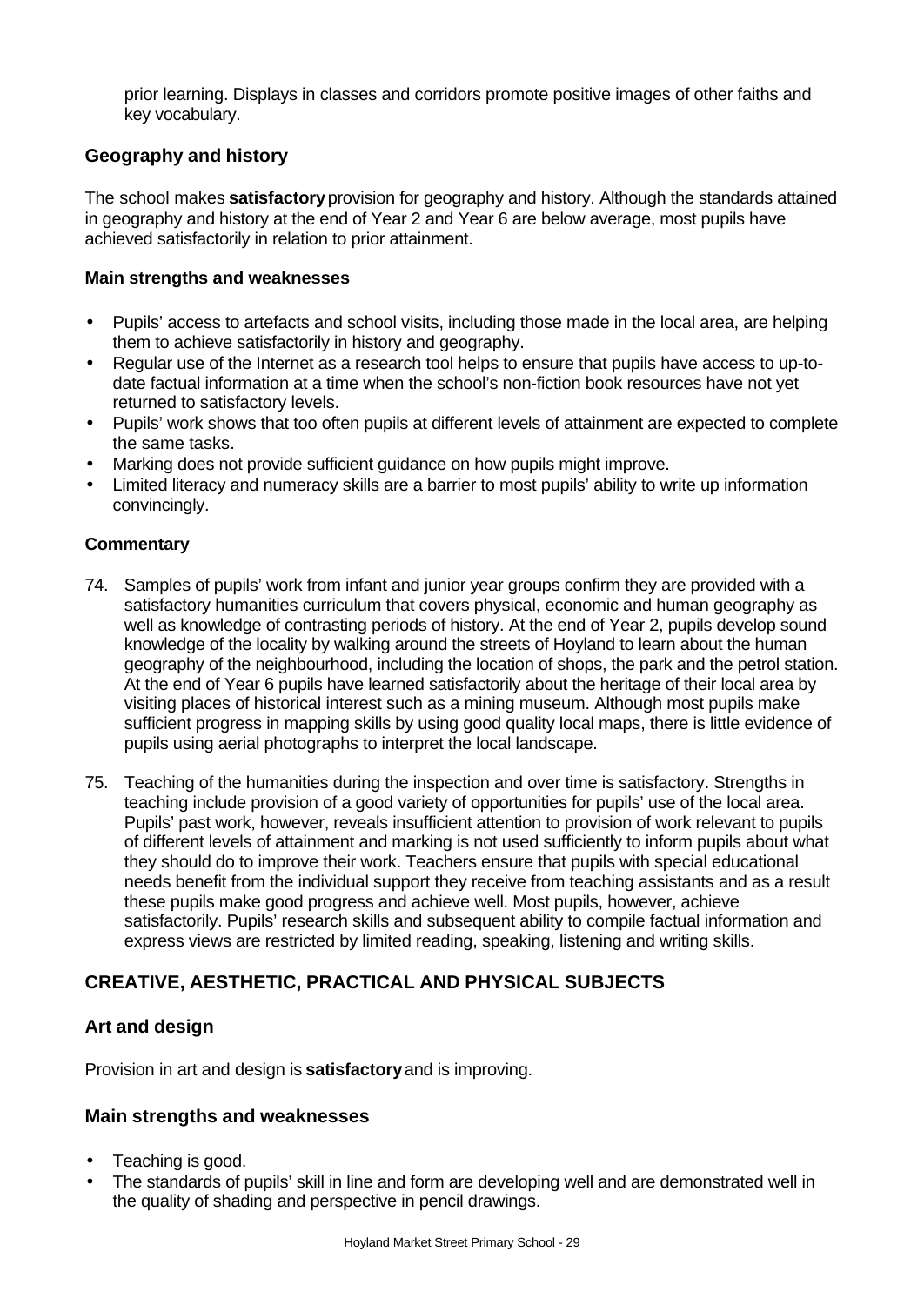- 76. Standards in art are average and have been maintained since the previous inspection. In view of the upheaval faced by the school in recent months this demonstrates good achievement. Good teaching, observed in two lessons, stimulates pupils' interest and enthusiasm while encouraging them to use a range of resources. Opportunities for pupils to comment constructively on their own work and that of others further develop their knowledge and understanding and contribute well to promoting pupils' speaking and listening skills.
- 77. A range of skills and techniques is evident in work displayed throughout the school. A strong feature is the high quality of pencil drawings and shading. Opportunities to study the work of other artists enable pupils to produce abstract pictures in the style of Mondrian. The work of David Hockney and Vincent van Gogh also influences pupils' work. Pupils take good advantage of visits to the Yorkshire Sculpture Park close to the school, which influences some of the work on shape and form. The quality of artwork around the school is good and is celebrated well in high quality displays.
- 78. Good cross-curricular links with history result in some intricate drawings of Egyptian masks, jewellery and a sarcophagus. Creative skills are used well when Tudor homes are carefully drawn, and show good understanding of perspective. Pattern and texture are further explored with good effect through the study and reproduction of African masks, and photographic evidence supports work in science on the study of mini-beasts and the life-cycle of a butterfly. Good observational drawing provides pupils with an opportunity to develop their descriptive writing.
- 79. Pupils' attitudes to their work in art are very positive and they enjoy their work. Those with special educational needs are well supported and make a meaningful contribution to lessons. Support assistants are used well to promote pupils' independence.

# **Design and technology**

The provision in design and technology is **satisfactory**.

## **Main strengths and weaknesses**

- Most pupils make good progress in the acquisition of practical skills such as measuring, cutting, fastening, sewing and cooking.
- Most pupils enjoy design and technology and work steadily towards achieving the tasks they are set.
- Limited literacy and numeracy skills are a barrier to most pupils' learning and have a negative impact on the rate of progress made and the standards attained.

## **Commentary**

80. Evidence gained from the work of pupils aged seven, nine and eleven confirms they have been provided with a satisfactory design and technology curriculum that covers outline design work, planning, making and evaluating skills. At the end of Year 2 most pupils consolidate making skills and construct a vehicle with wheels and axles. Higher ability pupils incorporate opening doors. Teachers provide a range of suitable activities to promote and refine skills and pupils' past work suggests teaching over time is satisfactory. In the one lesson observed during this inspection, Year 3 pupils achieved well because the teacher had assembled a good range of packages that promoted effective group discussion on the suitability of the designs for the purpose intended. Pupils' completed work reveals that written work describing the planning, design and evaluating of products is restricted by pupils' limited literacy skills and this is a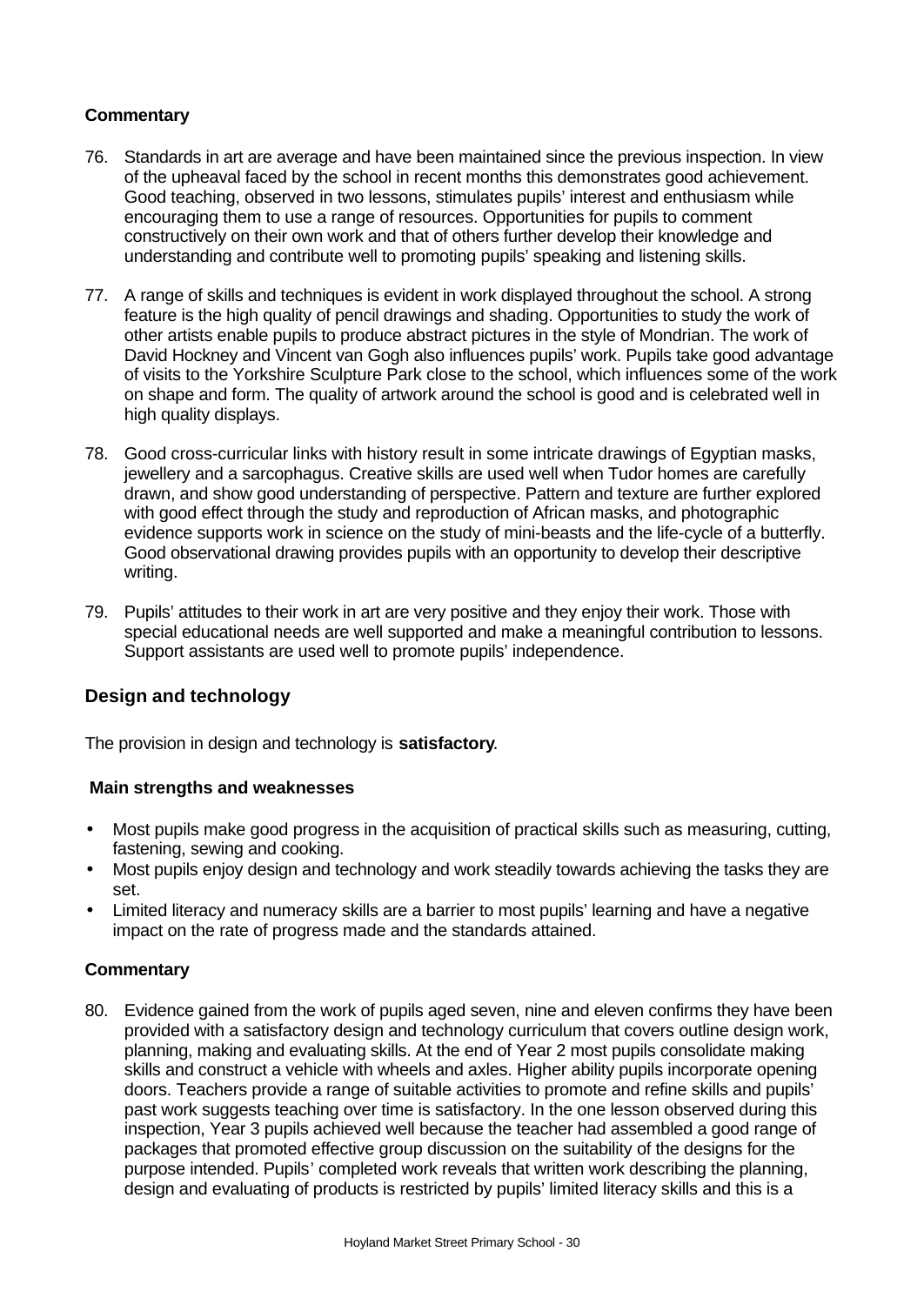barrier to the rate of progress made. Many pupils are not yet sufficiently confident in drawing on a range of vocabulary to express their views of design strengths and aspects to be improved.

# **Music**

It was not possible to gather evidence for this subject, so no judgements are made. A good lesson was seen in Year 1 in which pupil participation was high. They experienced high and low and soft and loud sounds, creating these sounds with their bodies. Pupils enjoyed the actions producing a range of sounds. The teacher made good use of musical vocabulary, pace was good and most pupils including the two reception children achieved well.

# **Physical education**

Provision in physical education is **generally satisfactory** although there is lack of the range of large equipment for teaching gymnastics. The school is also restricted in providing extra-curricular activities such as sport, games and athletics because pupils are bussed to the school.

#### **Main strengths and weaknesses**

- Good procedures for safety are well established through the school.
- The school still has only limited amounts of large apparatus, particularly for introducing climbing activities.

- 81. In the two lessons observed, standards were judged to be average overall. This position has been maintained since the last inspection. Pupils with special educational needs were fully included in all activities due to the good level of support they received. Pupils participated with care and regard to safety. Pupils were taught to manage their bodies well and to handle equipment with care. Most pupils were aware of the effect of physical exercise on their bodies. They used space with regard to others and had the confidence to reproduce and explore simple actions, showing basic control and co-ordination. Teachers provided opportunities for pupils to analyse their own performance and those of others and to give evaluative feedback to classmates. This contributed satisfactorily to improving pupils' performance. Most pupils showed a clear understanding of how well they were doing. Year 6 pupils' movements showed co-ordination, varying speed and firm control. Teachers set high expectations through the effective use of demonstration by adults and good examples of pupils' performance. In games pupils demonstrated their planning skills in sending and receiving a ball to a satisfactory standard.
- 82. The school is severely restricted by the lack of large apparatus in providing the full range of gymnastics activities, particularly for climbing. However, the school delivers adequate coverage of the programmes of study with further training identified in dance later in the year. By undertaking national games' initiatives, the school has ensured that there is an improved supply of games equipment available. The co-ordinator, headteacher and key staff have shown ingenuity in overcoming barriers to learning and physical development and in ensuring adequate provision in challenging circumstances.